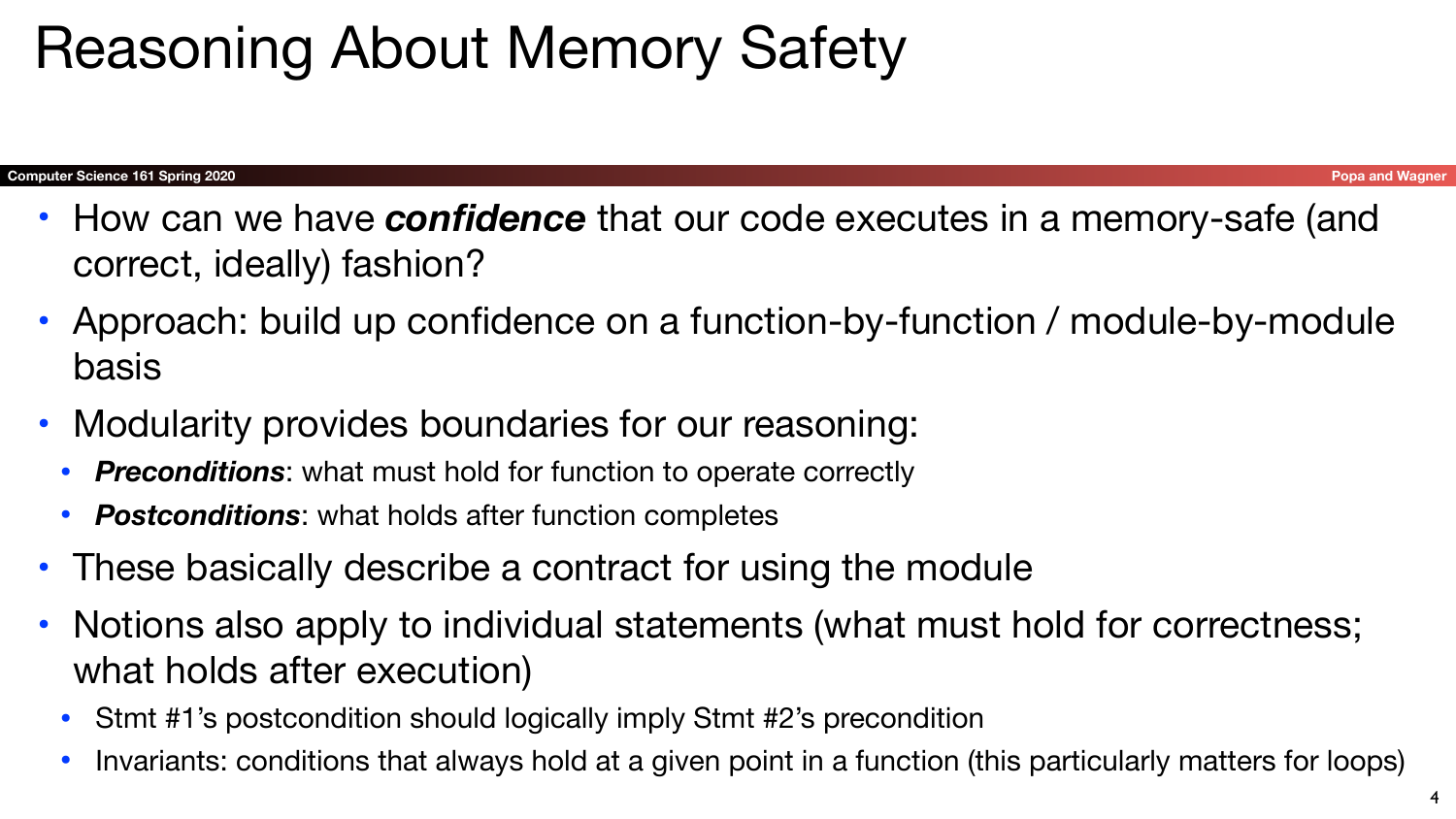5

### **int deref(int \*p) { return \*p; }**

*Precondition*?

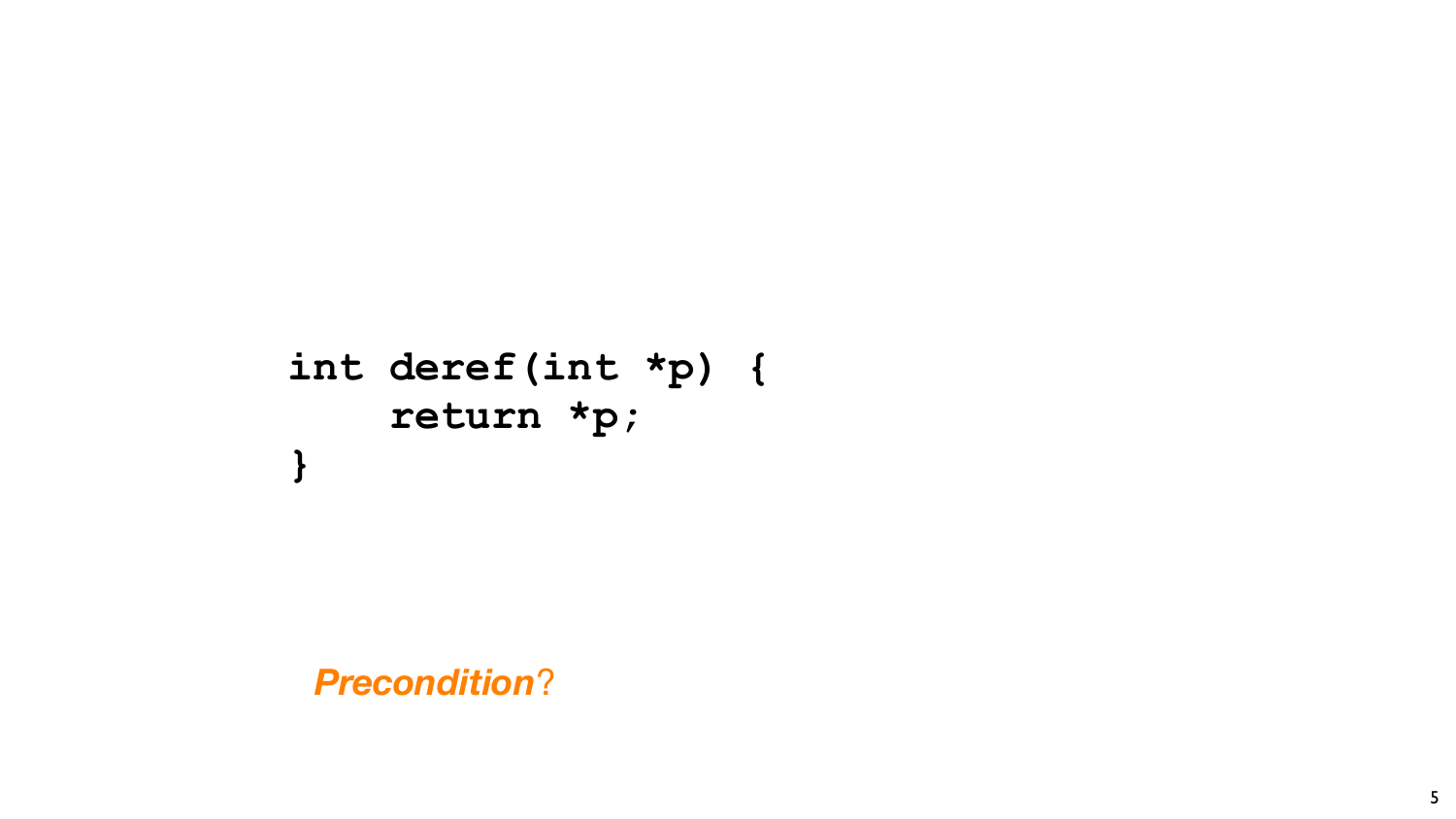

### **/\* requires: p != NULL** *(and p a valid pointer)* **\*/ int deref(int \*p) { return \*p; }**

#### *Precondition*: what needs to hold for function to

operate correctly.

Needs to be expressed in a way that a *person* writing code to call the function knows how to evaluate.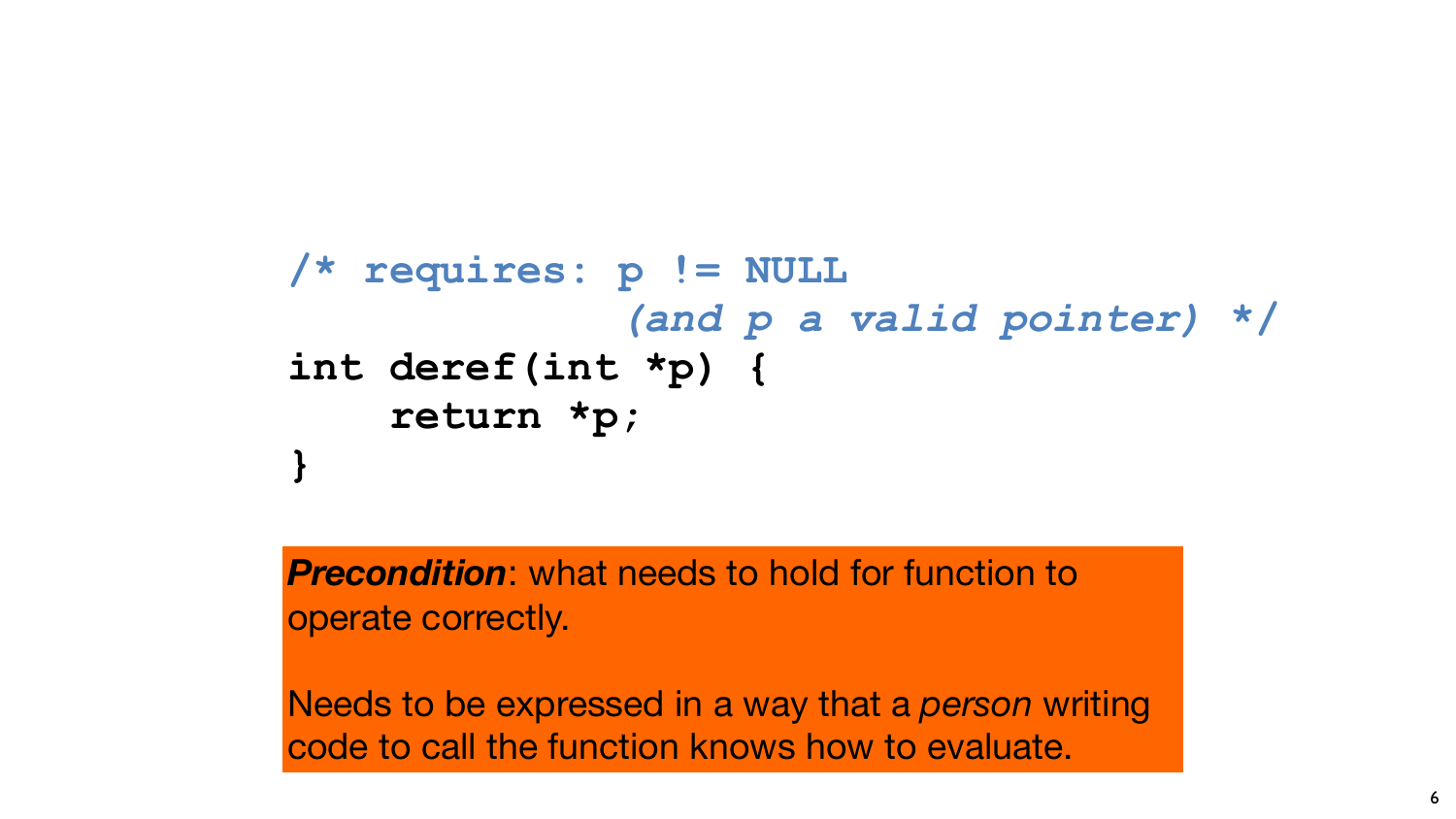

**void \*mymalloc(size\_t n) { void \*p = malloc(n); return p; }**

 **if (!p) { perror("malloc"); exit(1); }**



*Postcondition*?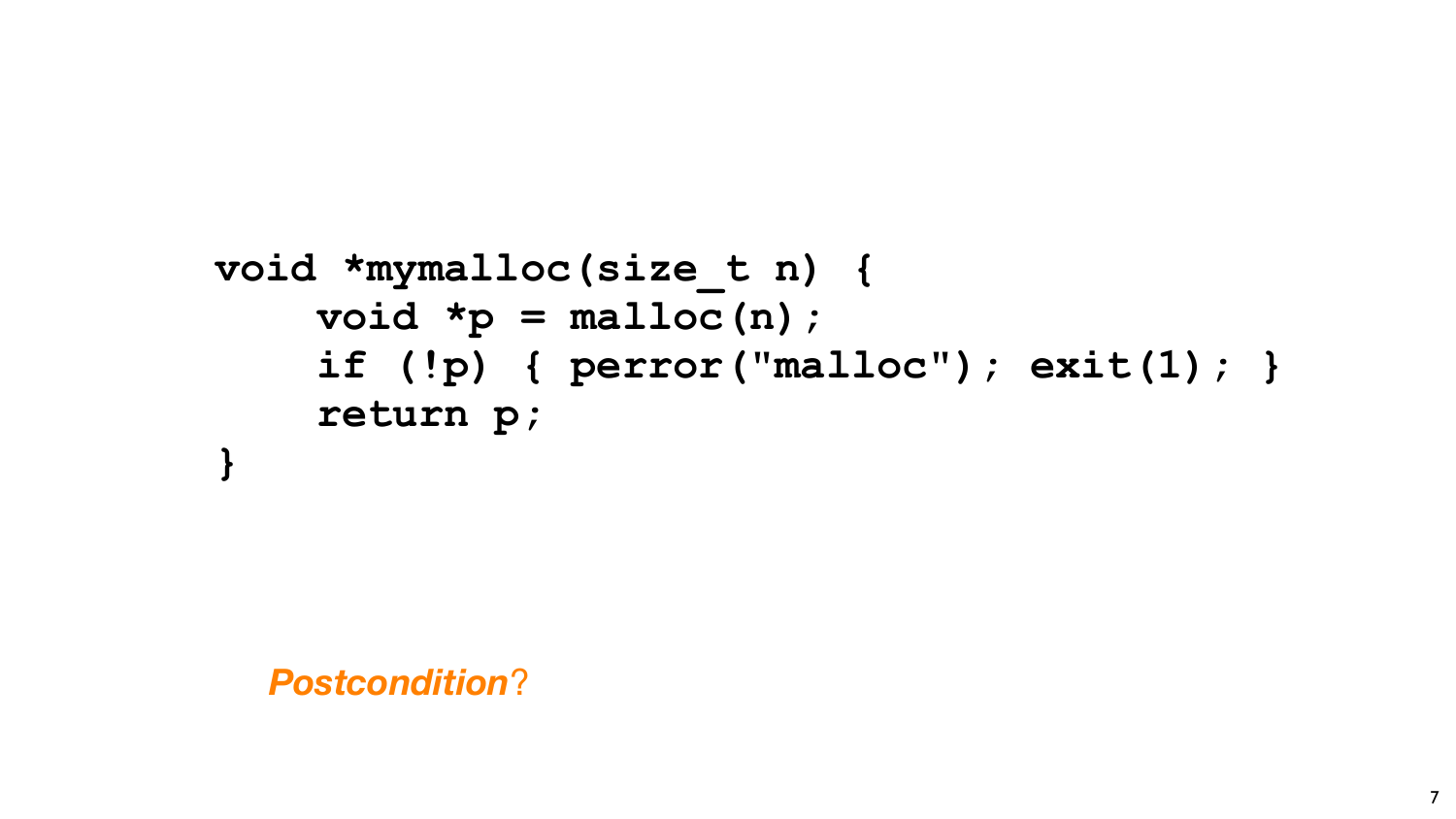

**/\* ensures: retval != NULL** *(and a valid pointer)* **\*/ if (!p) { perror("malloc"); exit(1); }**

## **void \*mymalloc(size\_t n) {**  $void *p = malloc(n);$  **return p; }**

*Postcondition*: what the function promises will hold upon its return.

Likewise, expressed in a way that a person using the call in their code knows how to make use of.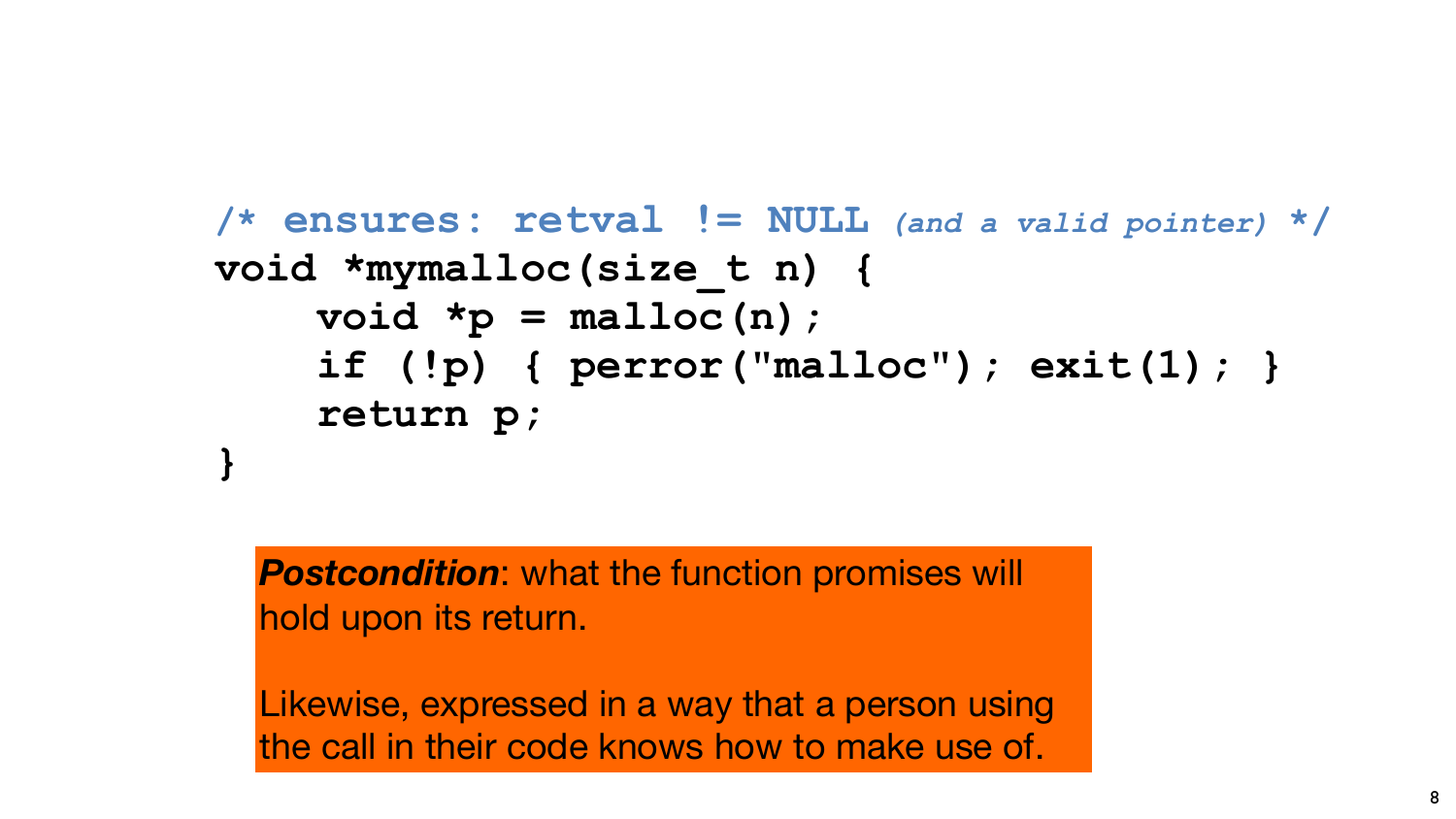

**int sum(int a[], size\_t n) { int total = 0; for (size\_t i=0; i<n; i++) total += a[i]; return total; }**

*Precondition*?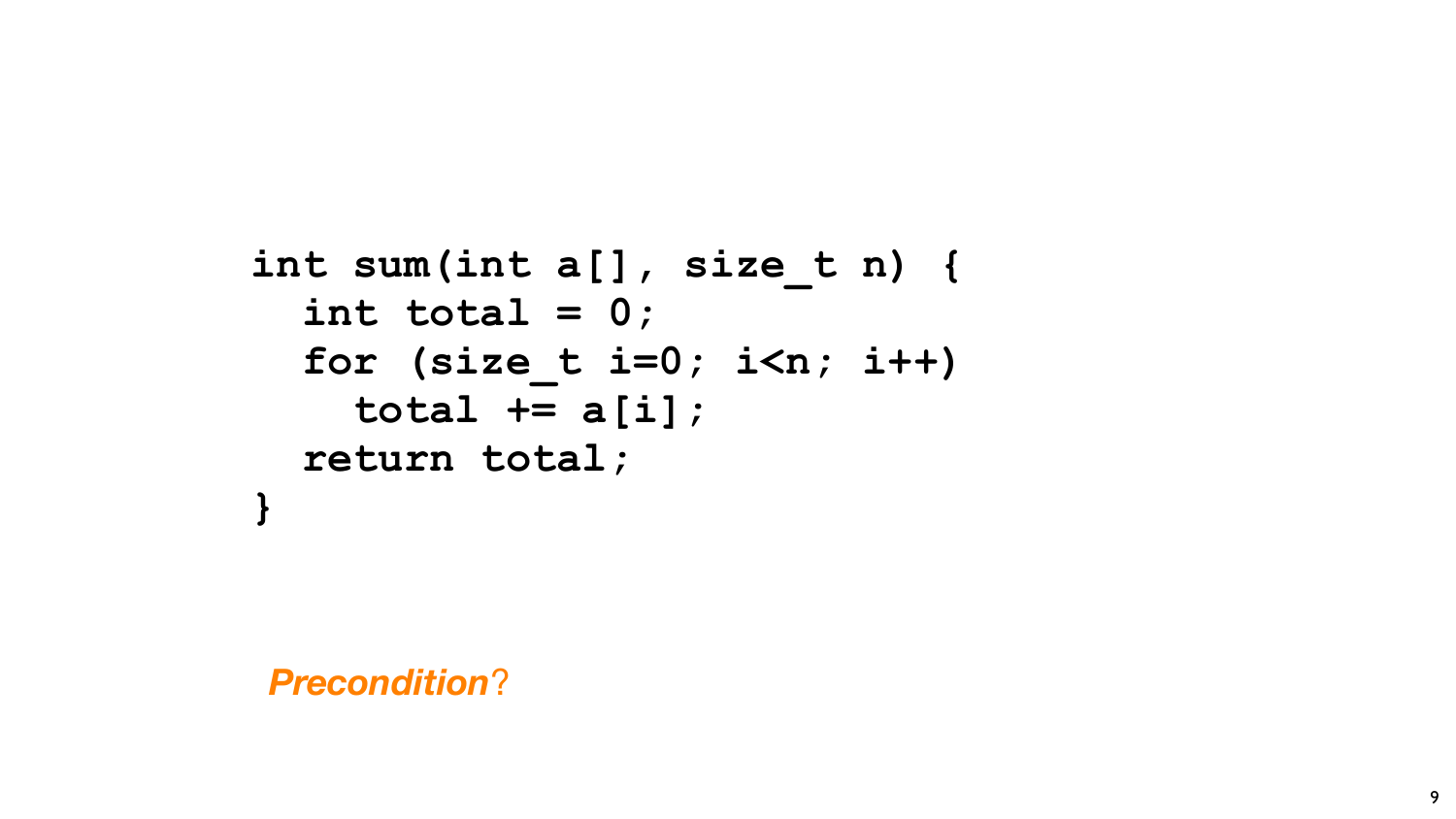

```
int sum(int a[], size_t n) {
   int total = 0;
   for (size_t i=0; i<n; i++)
     total += a[i];
   return total;
}
```
General correctness proof strategy for memory safety: (1) Identify each point of memory access (2) Write down precondition it requires (3) Propagate requirement up to beginning of function

- 
-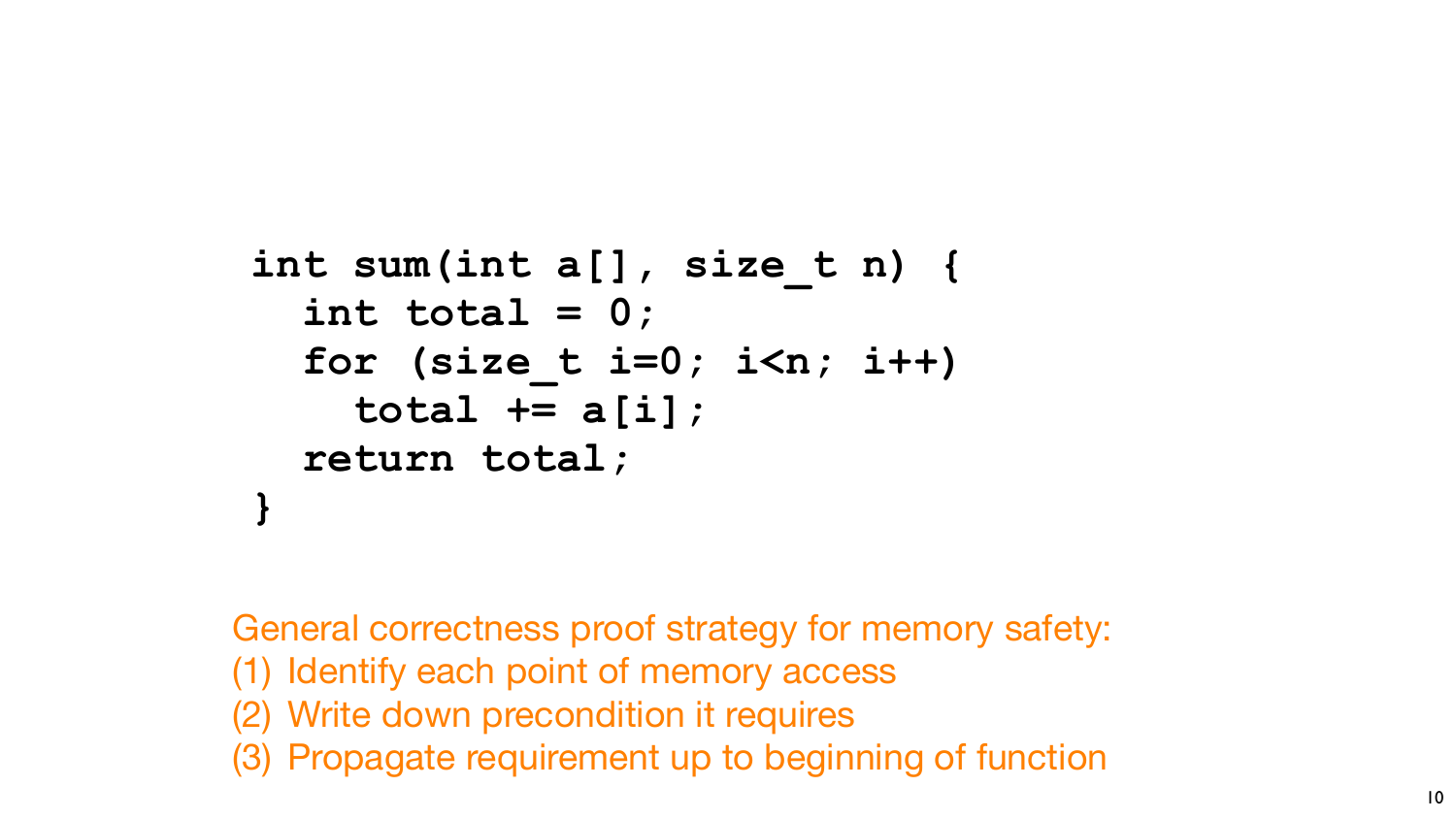11

### **int sum(int a[], size\_t n) { int total = 0; for (size\_t i=0; i<n; i++) total += a[i]; return total; }**

General correctness proof strategy for memory safety: (1) Identify each point of memory access? (2) Write down precondition it requires (3) Propagate requirement up to beginning of function

- 
- 

- 
-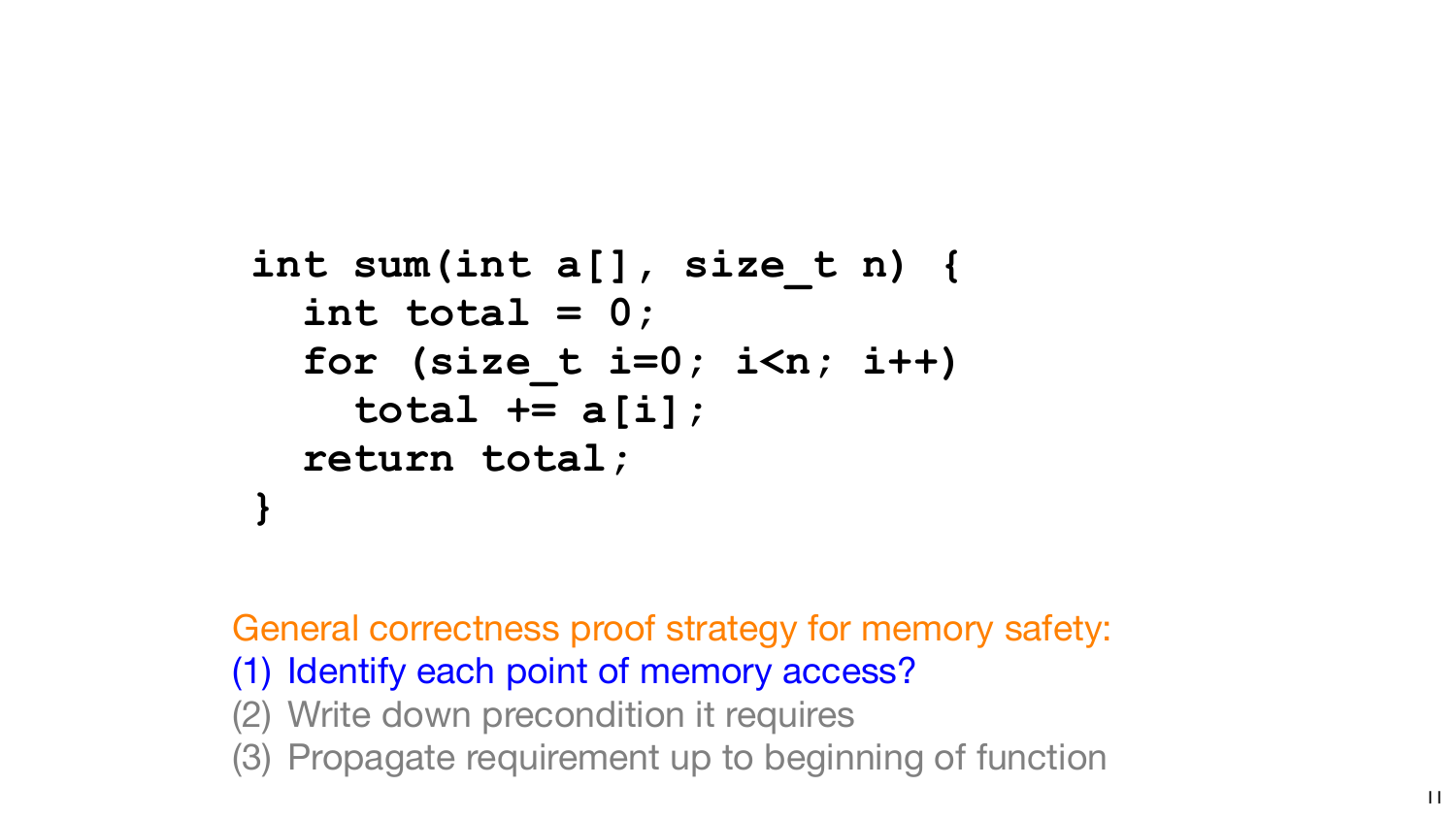12

### **int sum(int a[], size\_t n) { int total = 0; for (size\_t i=0; i<n; i++) total += a[i]; return total; }**

General correctness proof strategy for memory safety: (1) Identify each point of memory access (2) Write down precondition it requires (3) Propagate requirement up to beginning of function

- 
- 

- 
- 

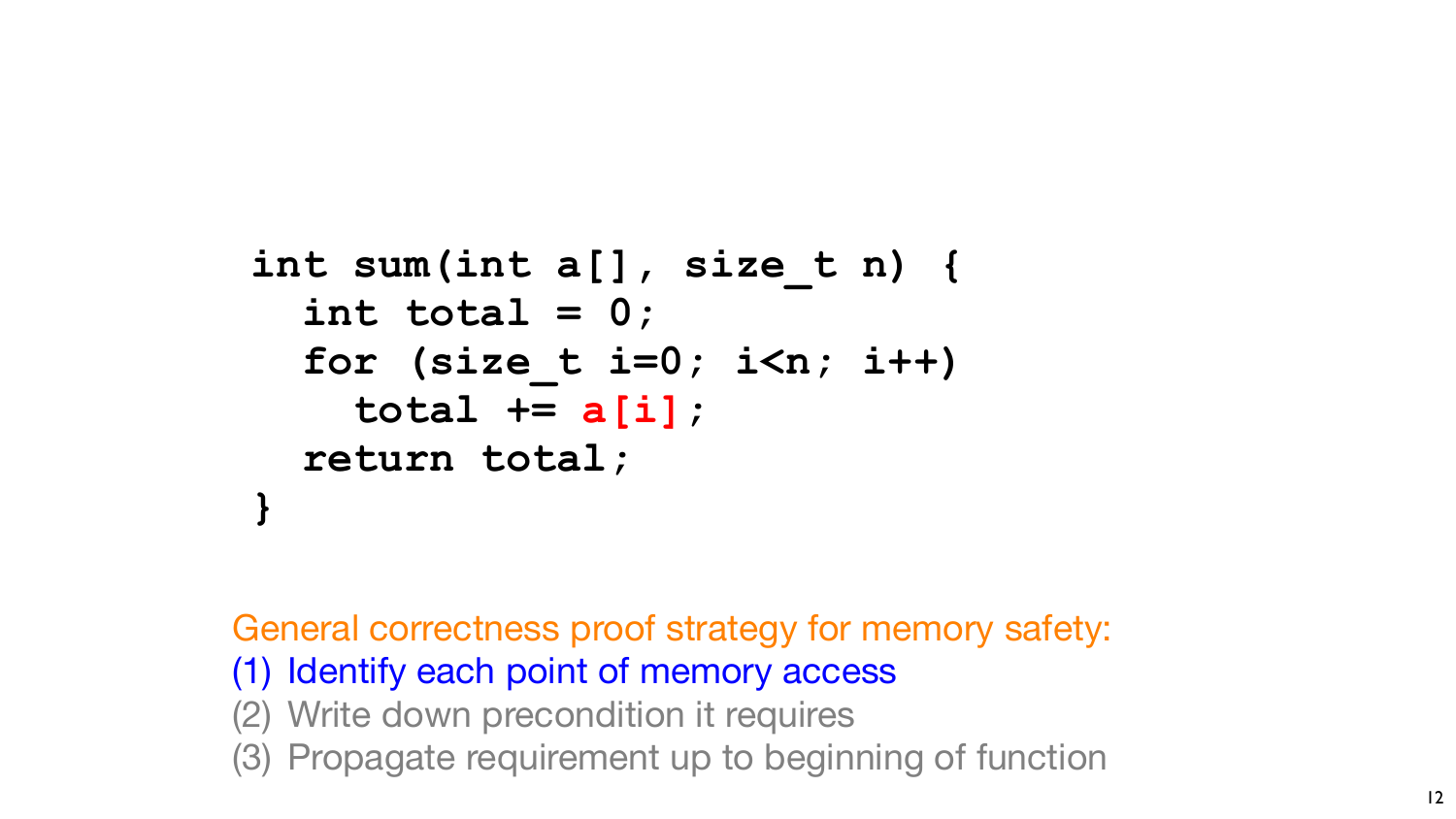

### **int sum(int a[], size\_t n) { int total = 0; for (size\_t i=0; i<n; i++) /\* ?? \*/ total += a[i]; return total; }**

General correctness proof strategy for memory safety: (1) Identify each point of memory access (2) Write down precondition it requires? (3) Propagate requirement up to beginning of function

- 
- 

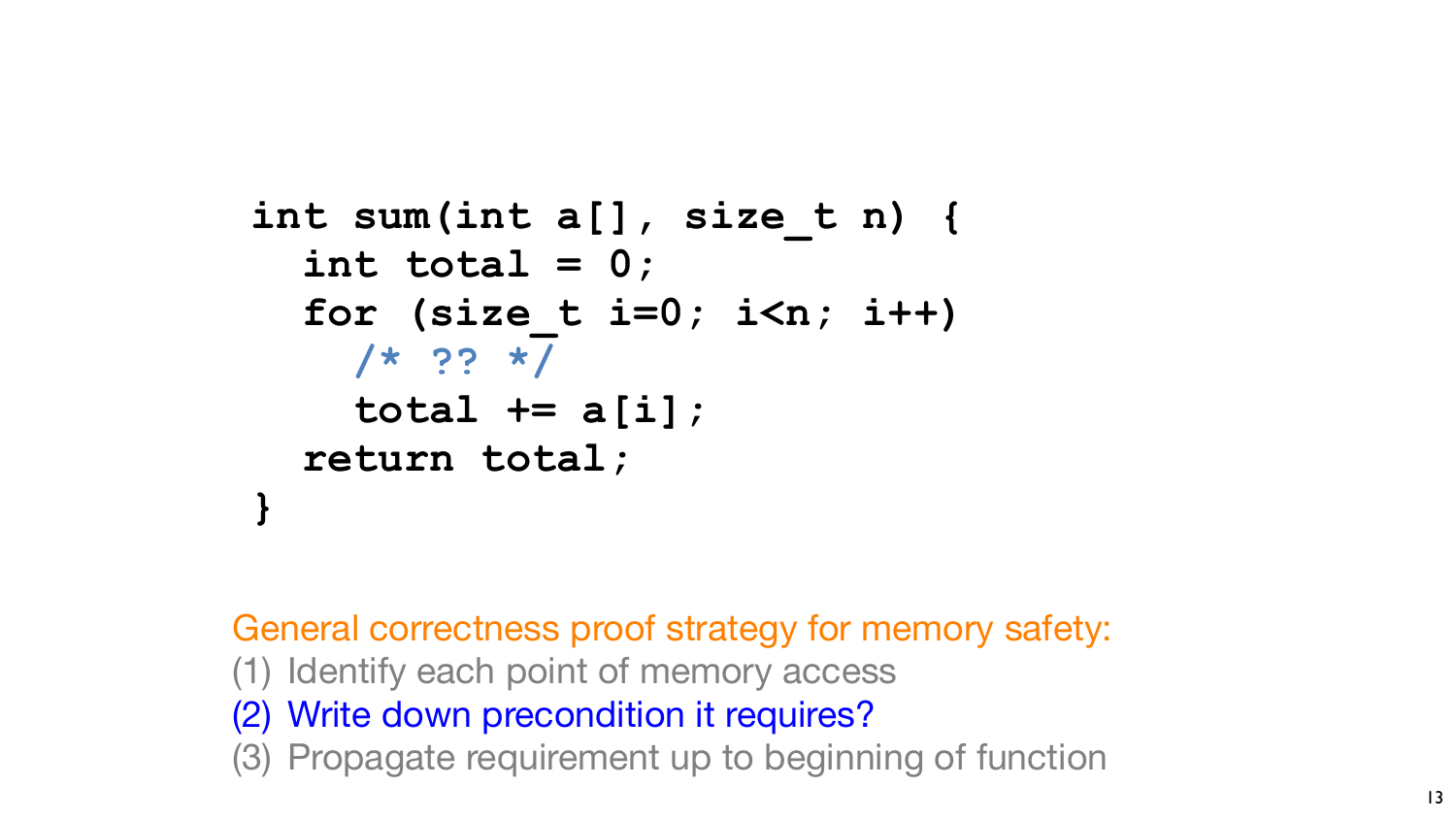14

### **int sum(int a[], size\_t n) { int total = 0; for (size\_t i=0; i<n; i++) /\* requires: a != NULL &&**

- 
- 
- **0 <= i && i < size(a) \*/**
- 

### **total += a[i]; return total;**

**}** *size*(X) = number of *elements* allocated for region pointed to by X *size*(NULL) = 0

 $Gen \epsilon$  correction of the memory safety for memory safety for memory safety:  $Gen \epsilon$ 

(1) Id<sup>This</sup> is an abstract notion, not something built into C (like sizeof).

(2) Write down precondition it requires (3) Propagate requirement up to beginning of function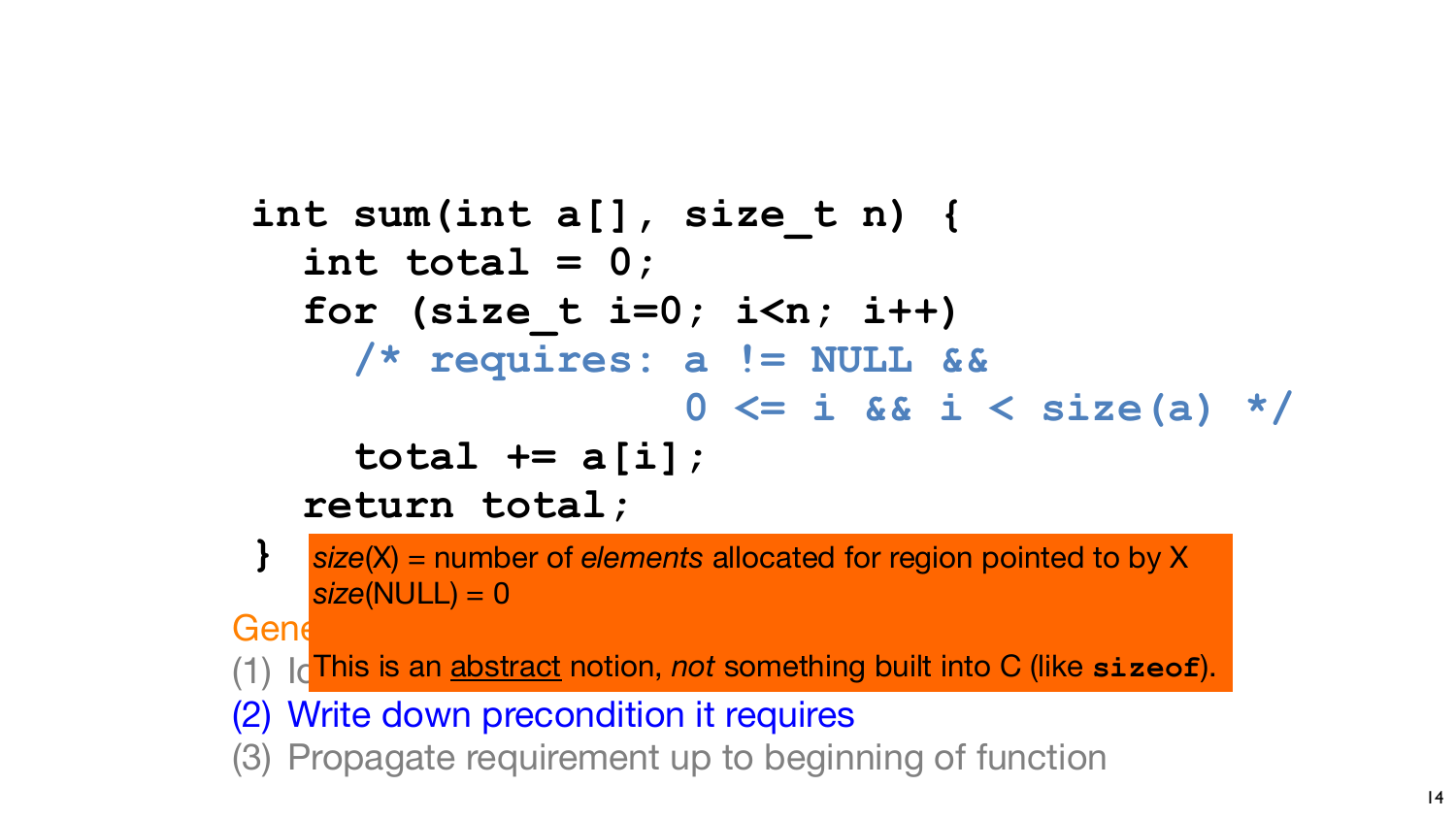15

### **int sum(int a[], size\_t n) { int total = 0; for (size\_t i=0; i<n; i++) /\* requires: a != NULL &&**

- 
- 
- **0 <= i && i < size(a) \*/**
- 



### **total += a[i]; return total; }**

General correctness proof strategy for memory safety: (1) Identify each point of memory access (2) Write down precondition it requires (3) Propagate requirement up to beginning of function?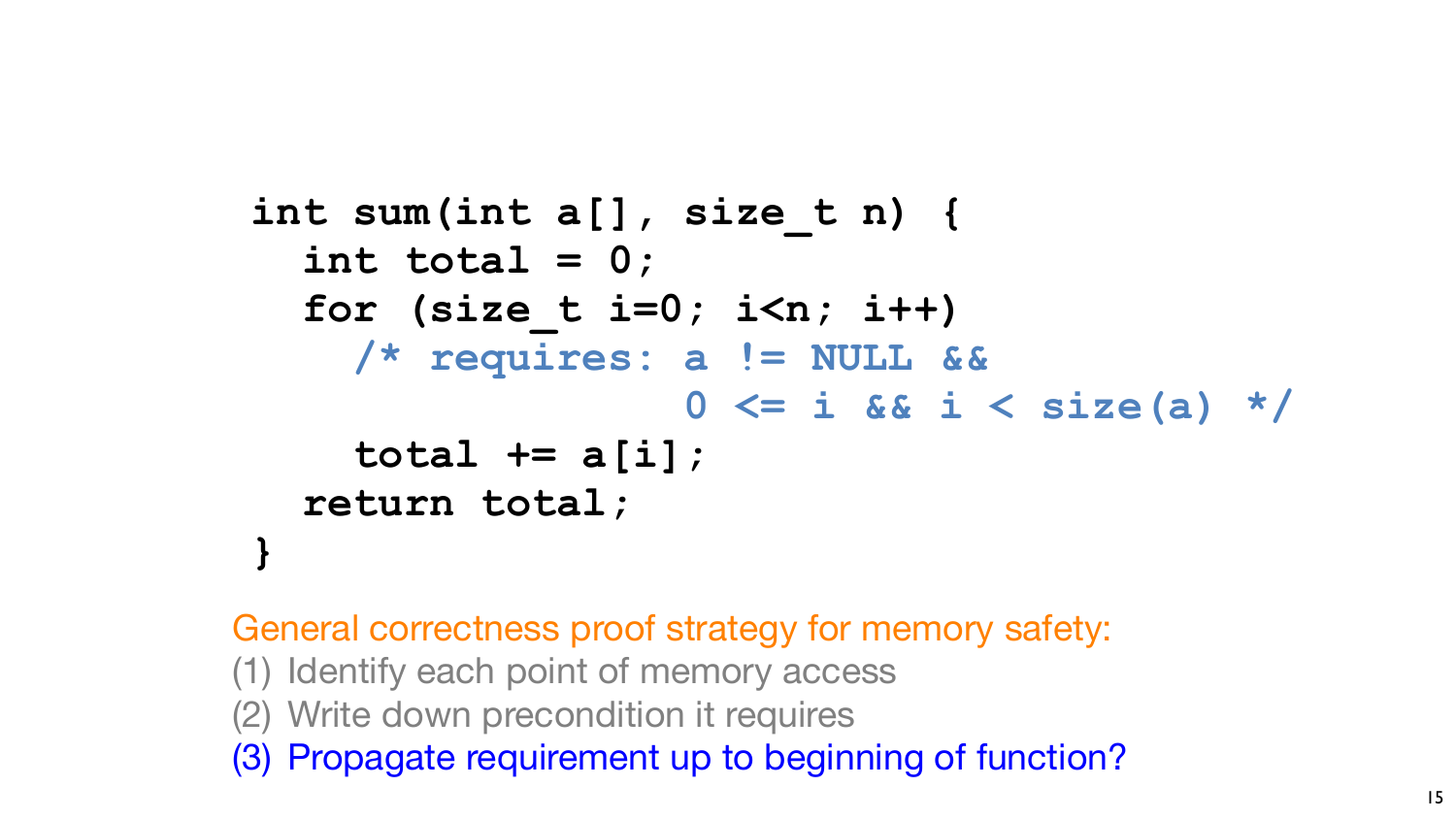

Let's simplify, given that **a** never changes.

### **int sum(int a[], size\_t n) { int total = 0; for (size\_t i=0; i<n; i++) /\* requires: a != NULL &&**

- 
- 
- **0 <= i && i < size(a) \*/**
- 

## **total += a[i]; return total;**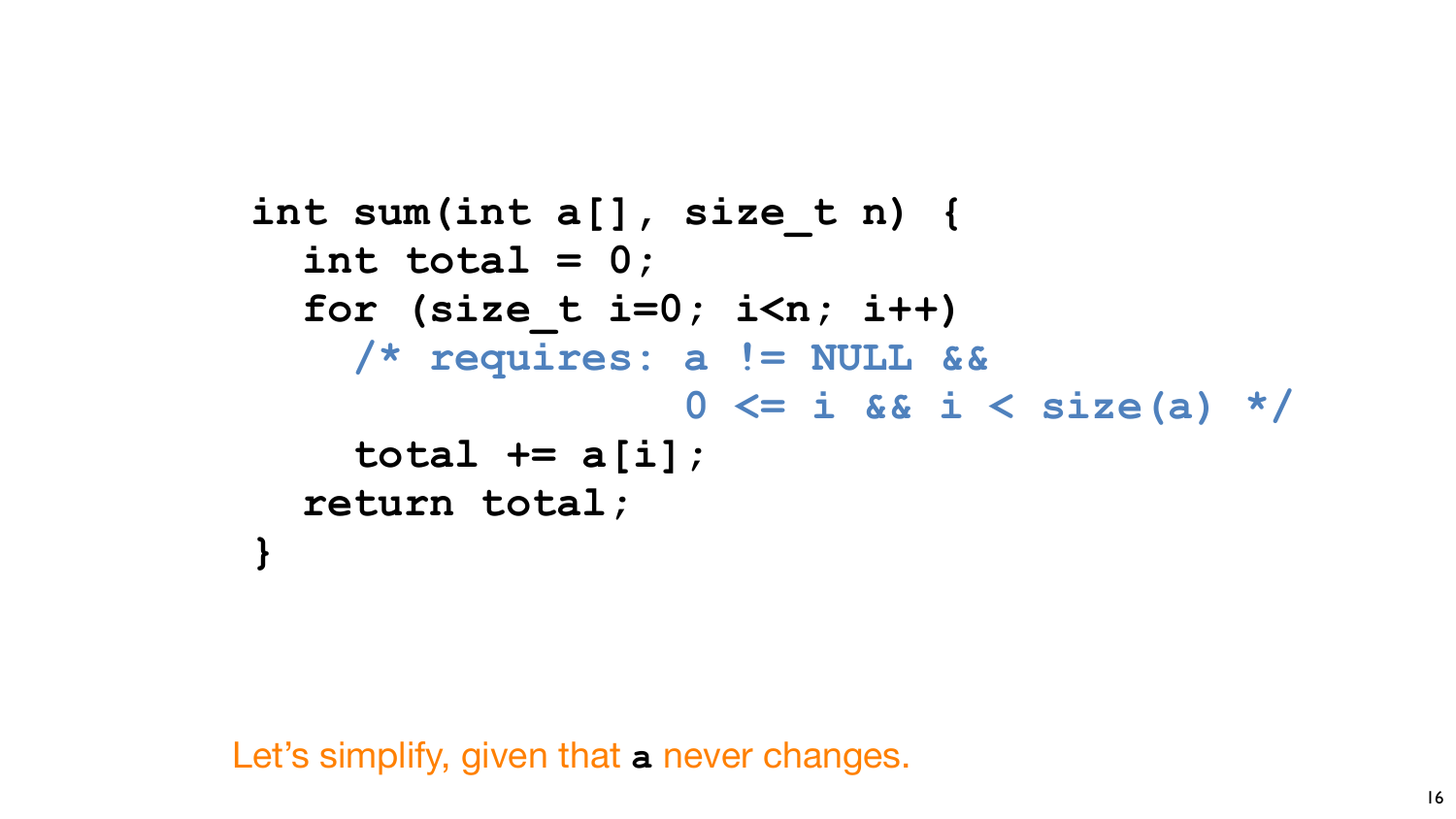

### **/\* requires: a != NULL \*/ int sum(int a[], size\_t n) { int total = 0; for (size\_t i=0; i<n; i++) total += a[i]; return total; }**

- 
- 
- **/\* requires: 0 <= i && i < size(a) \*/**
	-

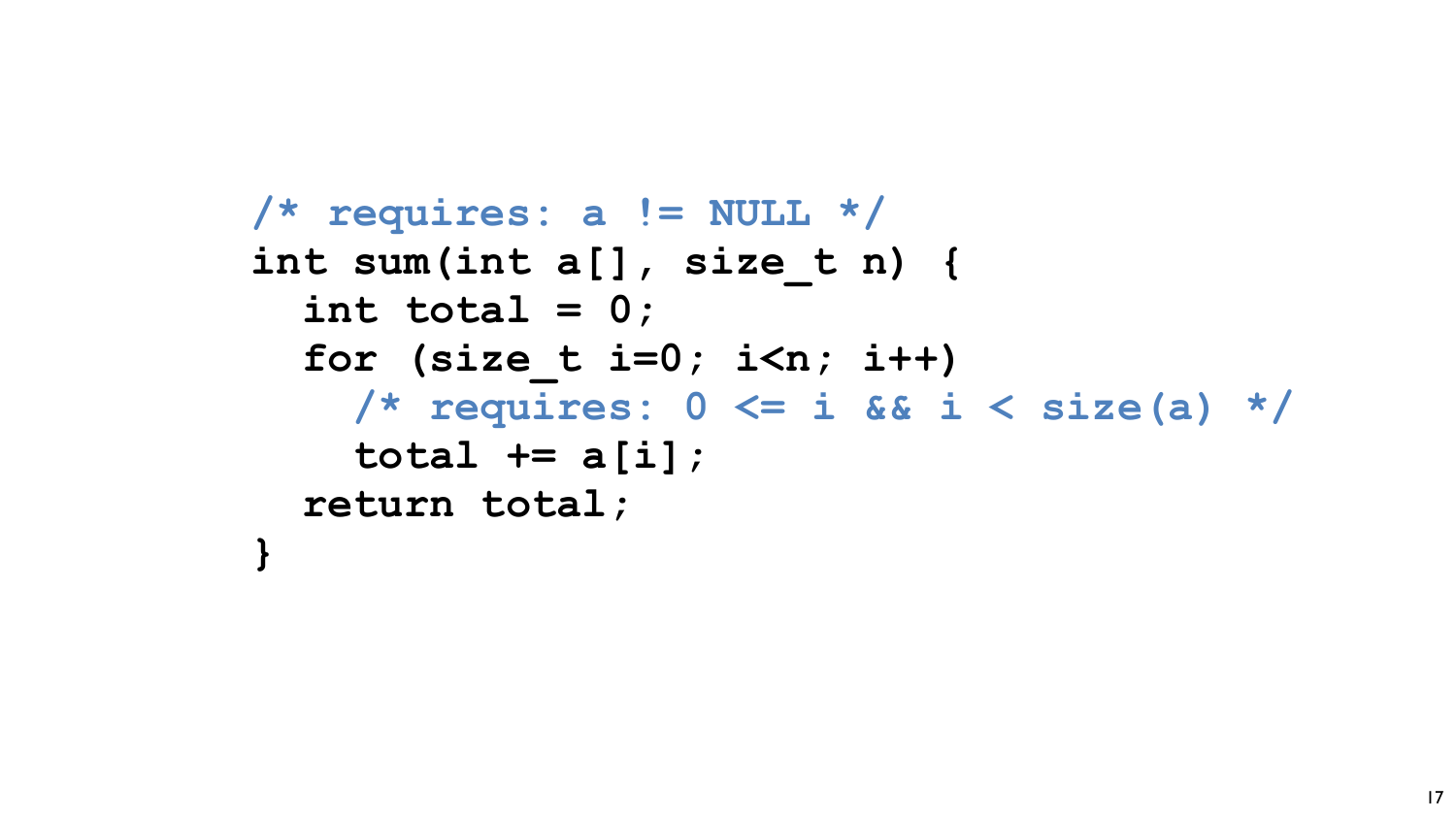

### **/\* requires: a != NULL \*/ int sum(int a[], size\_t n) { int total = 0; for (size\_t i=0; i<n; i++) total += a[i]; return total; }**

 **/\* requires: 0 <= i && i < size(a) \*/**

General correctness proof strategy for memory safety: (1) Identify each point of memory access (2) Write down precondition it requires (3) Propagate requirement up to beginning of function?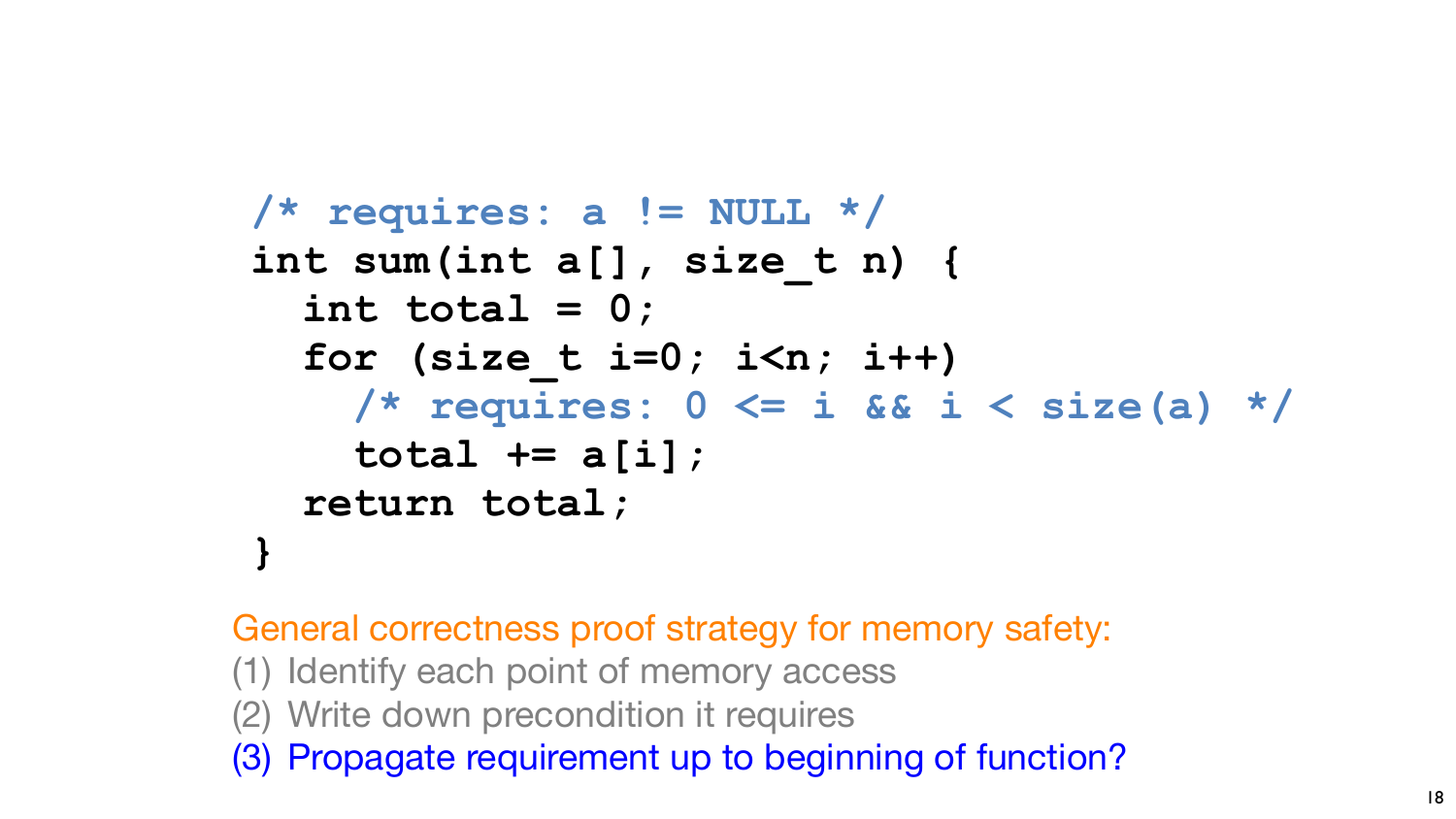19

General correctness proof strategy for memory safety: (1) Identify each point of memory access (2) Write down precondition it requires (3) Propagate requirement up to beginning of function?

?  **/\* requires: 0 <= i && i < size(a) \*/**



### **/\* requires: a != NULL \*/ int sum(int a[], size\_t n) { int total = 0; for (size\_t i=0; i<n; i++) total += a[i]; return total; }**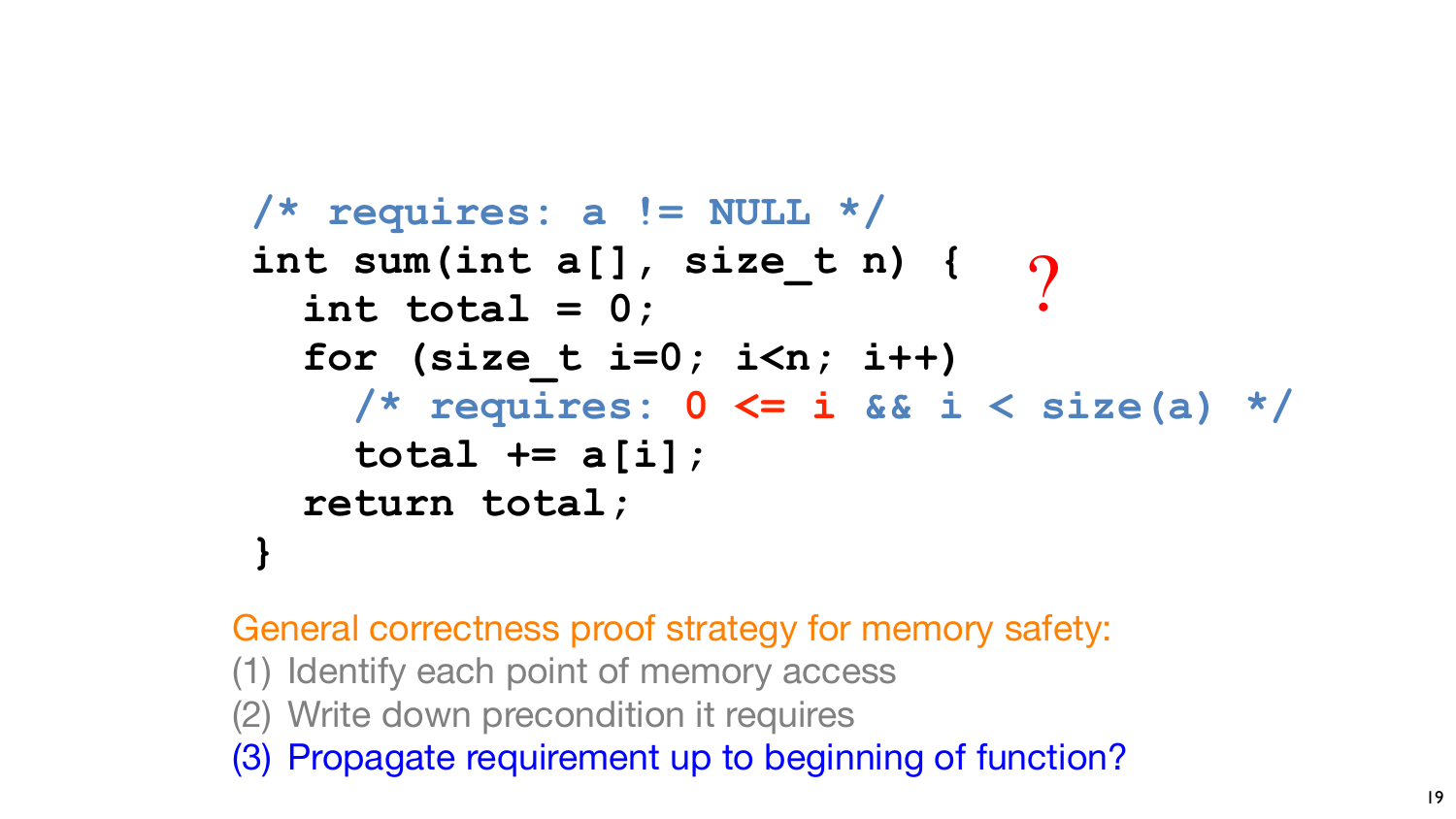

General correctness proof strategy for memory safety: (1) Identify each point of memory access (2) Write down precondition it requires (3) Propagate requirement up to beginning of function?

### ✓ **/\* requires: a != NULL \*/ int sum(int a[], size\_t n) { int total = 0; for (size\_t i=0; i<n; i++) /\* requires: 0 <= i && i < size(a) \*/ total += a[i]; return total; }**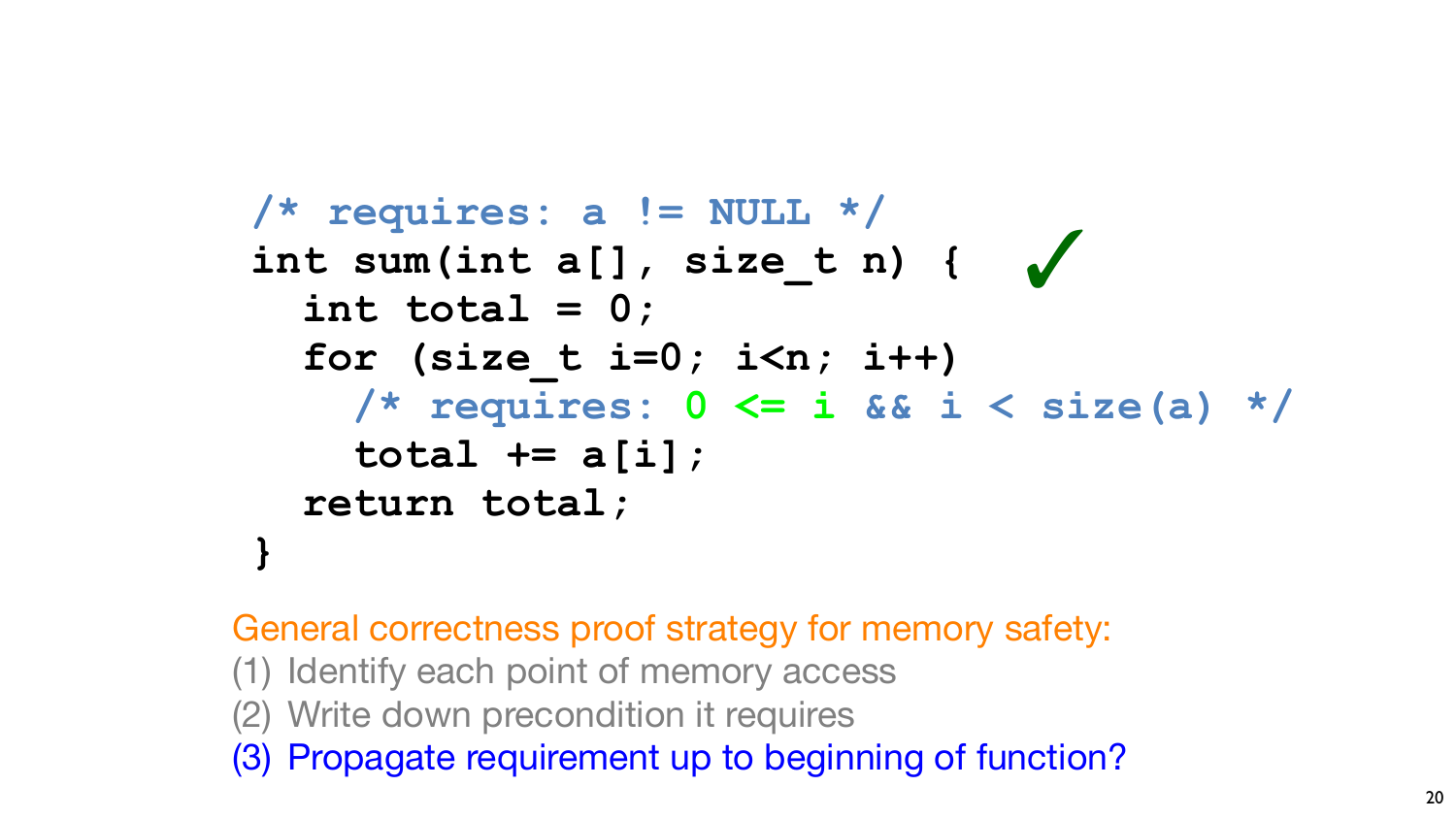21

The **0 <= i** part is clear, so let's focus for now on the rest.



#### ✓ **/\* requires: a != NULL \*/ int sum(int a[], size\_t n) { int total = 0; for (size\_t i=0; i<n; i++) /\* requires: 0 <= i && i < size(a) \*/ total += a[i]; return total; }**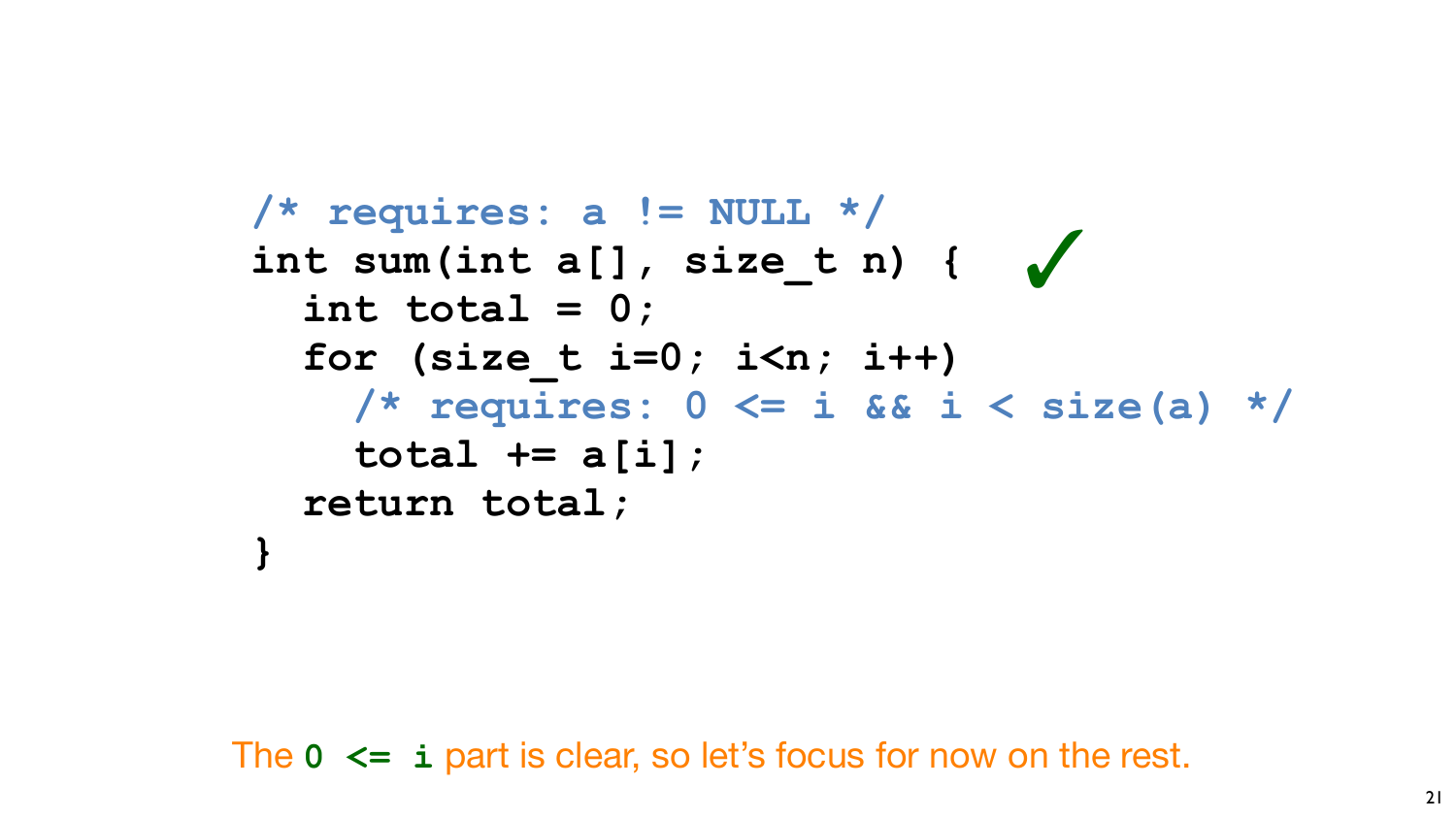

### **/\* requires: a != NULL \*/ int sum(int a[], size\_t n) { int total = 0; for (size\_t i=0; i<n; i++) total += a[i]; return total; }**

- 
- **/\* requires: i < size(a) \*/**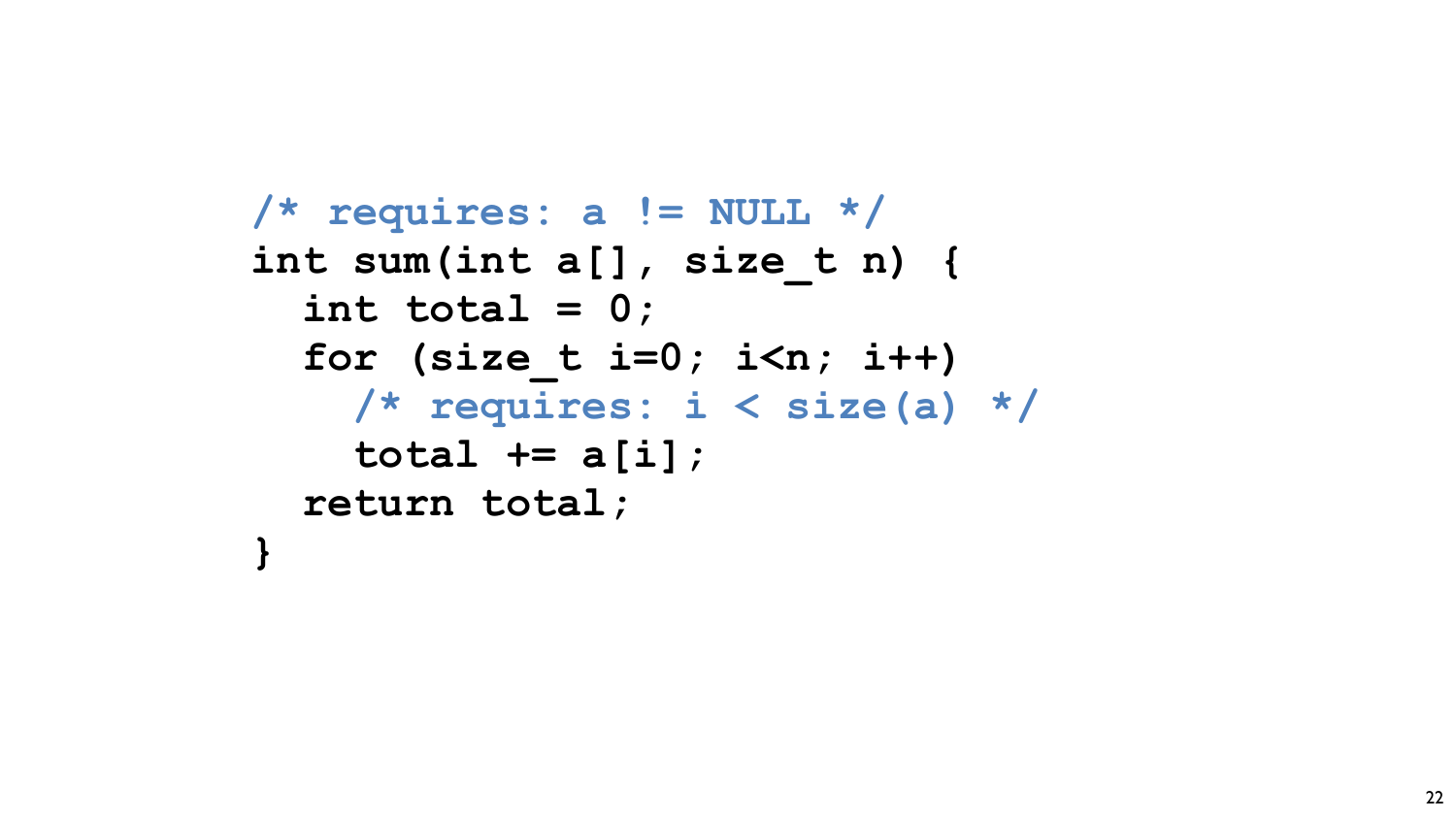

## **/\* requires: a != NULL \*/ int sum(int a[], size\_t n) { int total = 0; for (size\_t i=0; i<n; i++) total += a[i]; return total; }** (3) Propagate requirement up to beginning of tunctions)<br>
(3) Propagate requires:  $\frac{1}{2}$  <  $\frac{1}{2}$  x  $\frac{1}{2}$  and  $\frac{1}{2}$   $\frac{1}{2}$   $\frac{1}{2}$   $\frac{1}{2}$   $\frac{1}{2}$   $\frac{1}{2}$   $\frac{1}{2}$   $\frac{1}{2}$   $\frac{1}{2}$   $\frac{1}{2}$   $\$

 **/\* requires: i < size(a) \*/**

General correctness proof strategy for memory safety: (1) Identify each point of memory access (2) Write down precondition it requires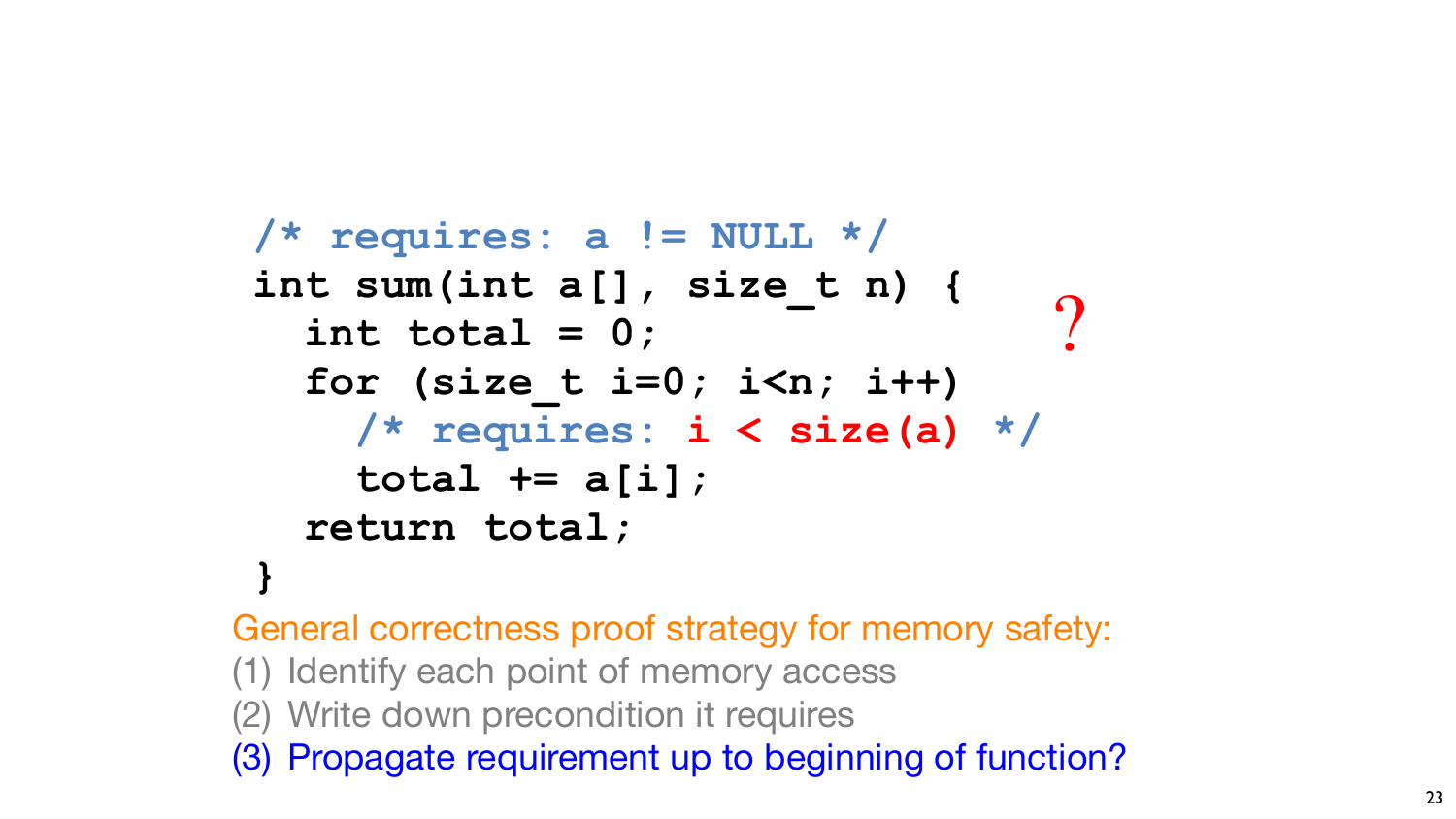

### **/\* requires: a != NULL \*/ int sum(int a[], size\_t n) { int total = 0; for (size\_t i=0; i<n; i++) /\* invariant?: i < n && n <= size(a) \*/ /\* requires: i < size(a) \*/ total += a[i]; return total;** ?

**}** General correctness proof strategy for memory safety: (1) Identify each point of memory access (2) Write down precondition it requires (3) Propagate requirement up to beginning of function?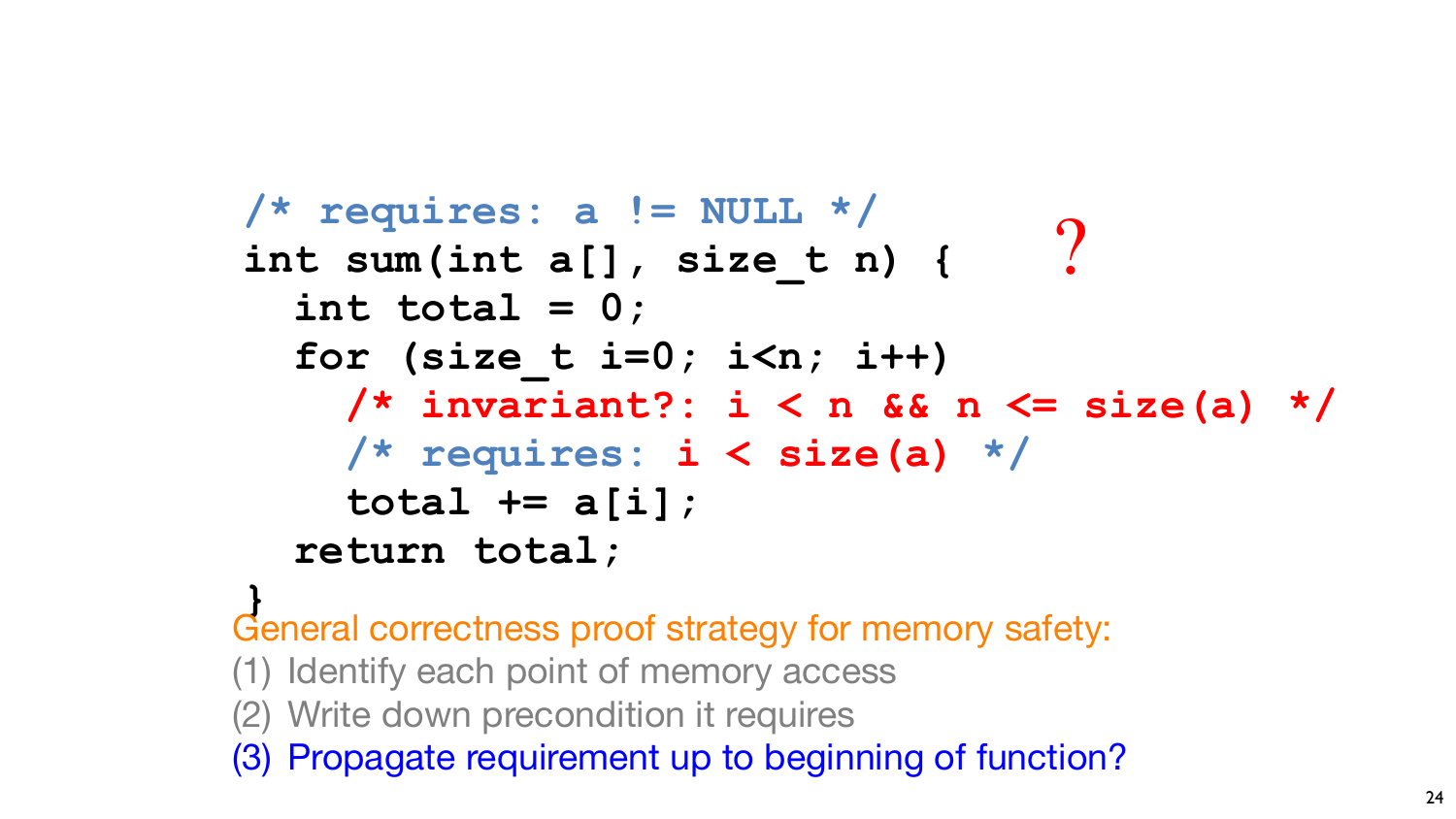

## ?

How to prove our candidate invariant?

**n <= size(a) is straightforward because n never changes.**

**/\* requires: a != NULL \*/ int sum(int a[], size\_t n) { int total = 0; for (size\_t i=0; i<n; i++) /\* requires: i < size(a) \*/ total += a[i]; return total; }**

 **/\* invariant?: i < n && n <= size(a) \*/**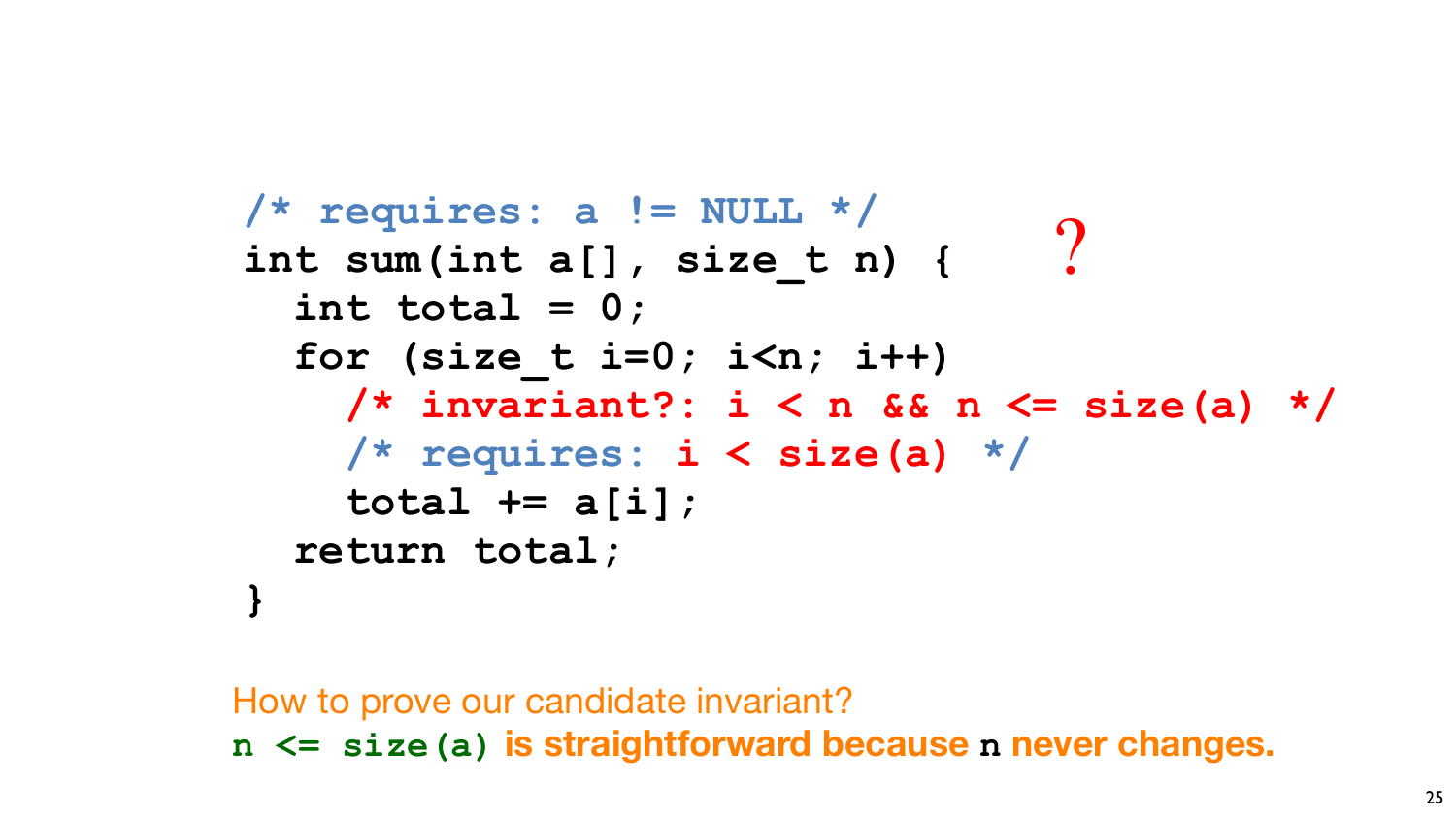

## **/\* requires: a != NULL && n <= size(a) \*/**

**int sum(int a[], size\_t n) { int total = 0; for (size\_t i=0; i<n; i++) total += a[i]; return total;**

- 
- **/\* invariant?: i < n && n <= size(a) \*/**
- **/\* requires: i < size(a) \*/**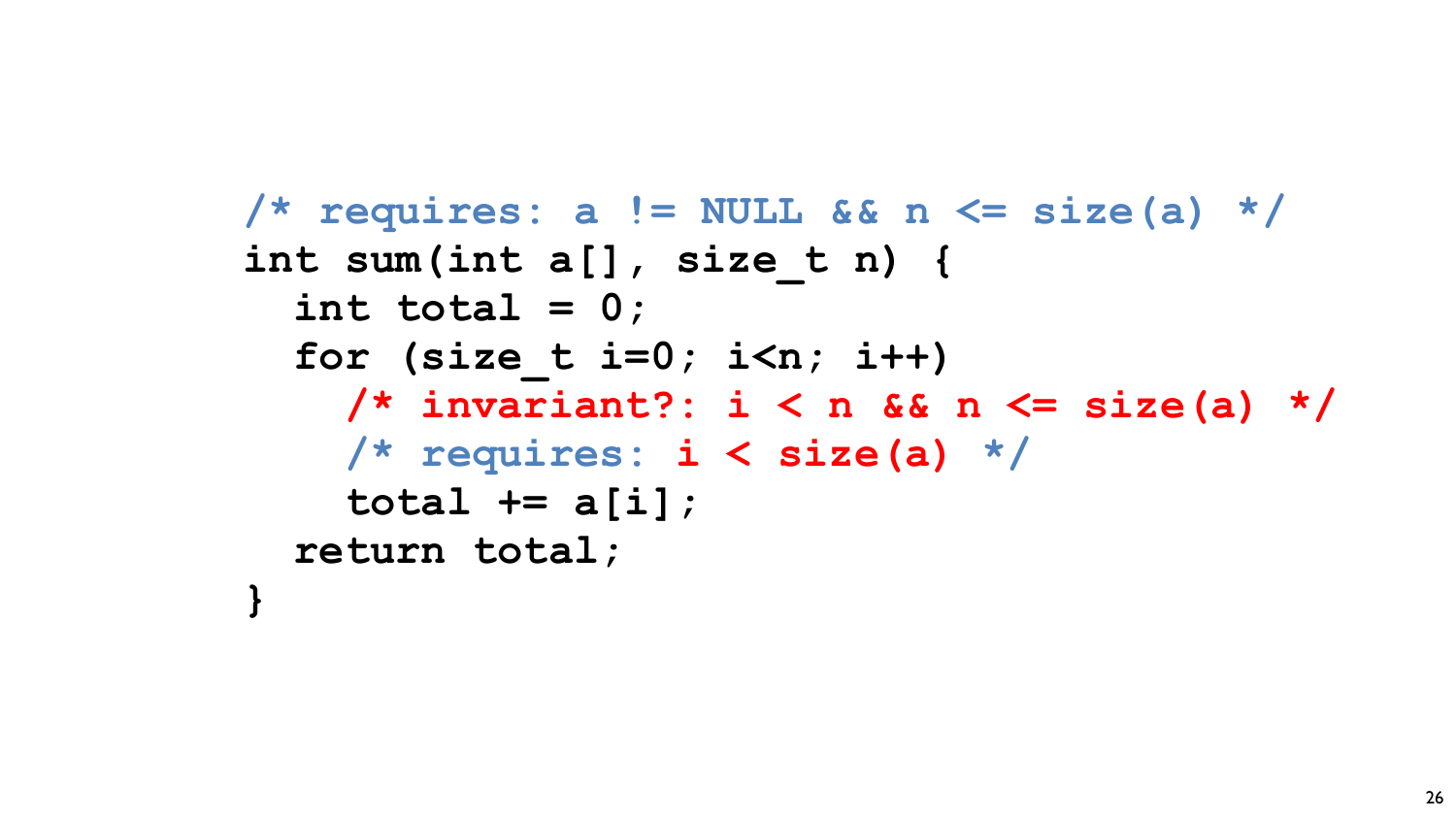**/\* requires: a != NULL && n <= size(a) \*/ int sum(int a[], size\_t n) { int total = 0; for (size\_t i=0; i<n; i++) /\* invariant?: i < n && n <= size(a) \*/ /\* requires: i < size(a) \*/ total += a[i]; return total; }**

What about  $i < n$ ?



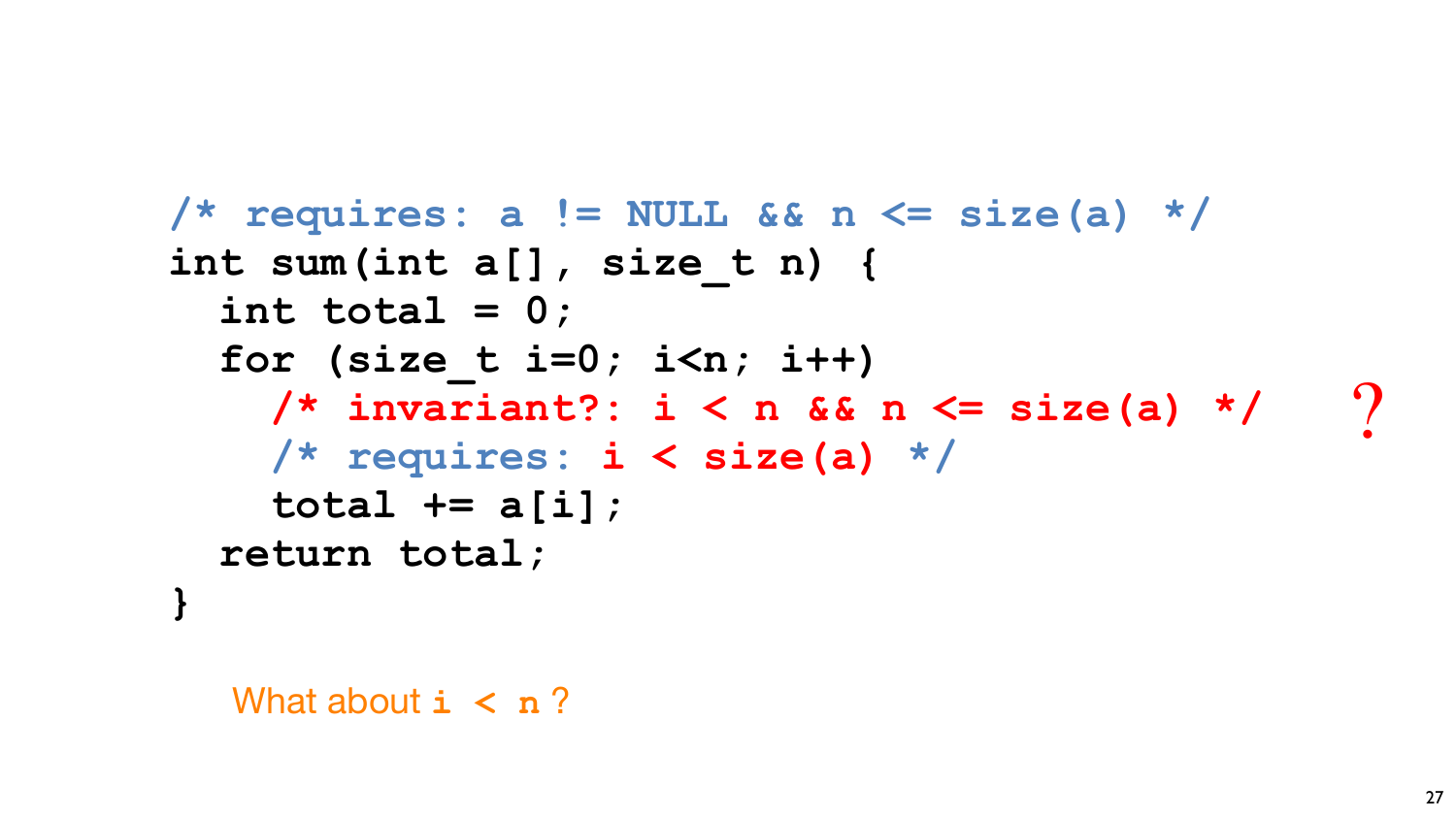**/\* requires: a != NULL && n <= size(a) \*/ int sum(int a[], size\_t n) { int total = 0; for (size\_t i=0; i<n; i++) /\* invariant?: i < n && n <= size(a) \*/ /\* requires: i < size(a) \*/ total += a[i]; return total; }**

What about  $\mathbf{i} < \mathbf{n}$ ? That follows from the loop condition.



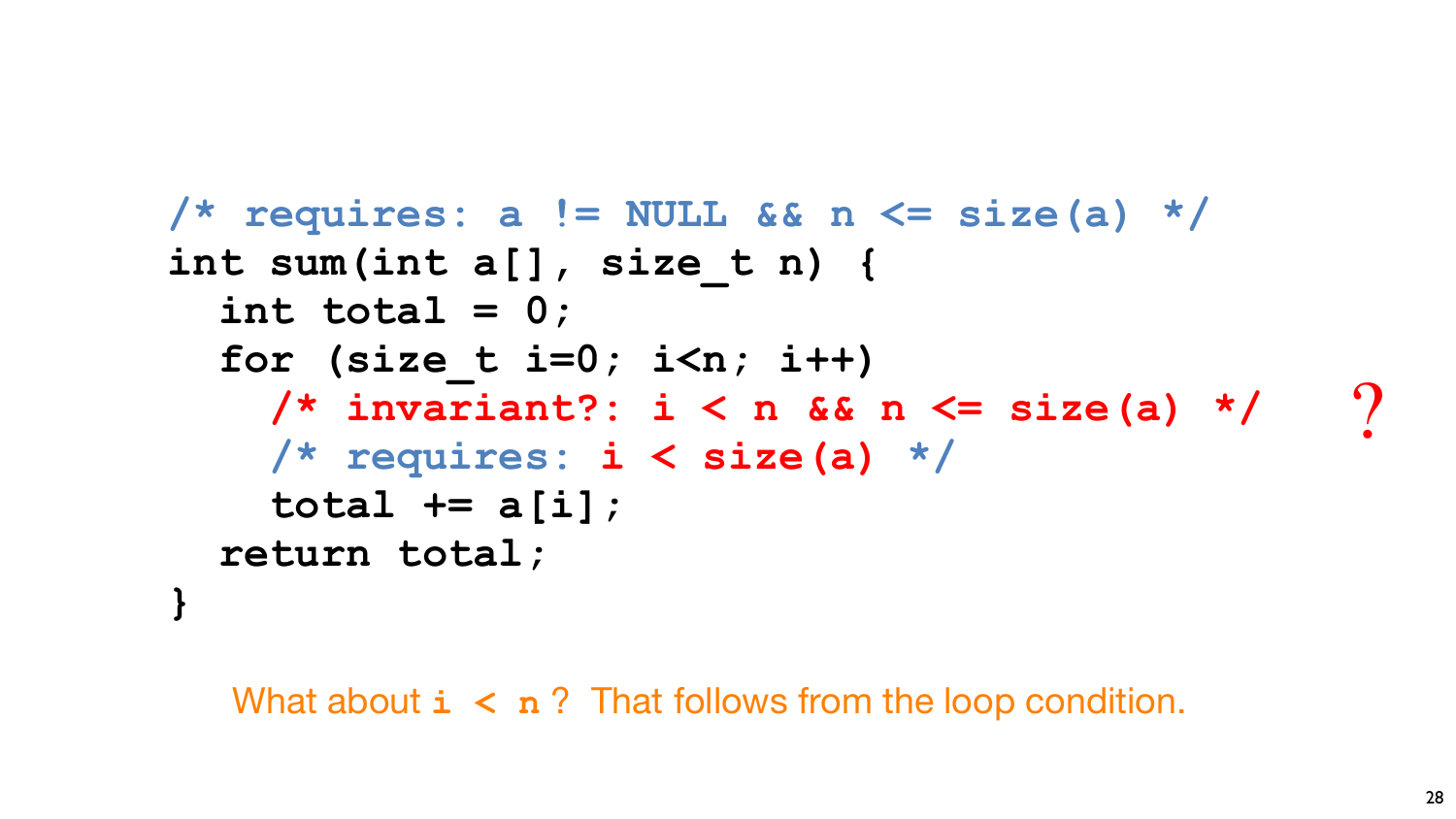**/\* requires: a != NULL && n <= size(a) \*/ int sum(int a[], size\_t n) { int total = 0; for (size\_t i=0; i<n; i++) /\* invariant: i < n && n <= size(a) \*/ /\* requires: i < size(a) \*/ total += a[i]; return total; }**



At this point we know the proposed invariant will always hold...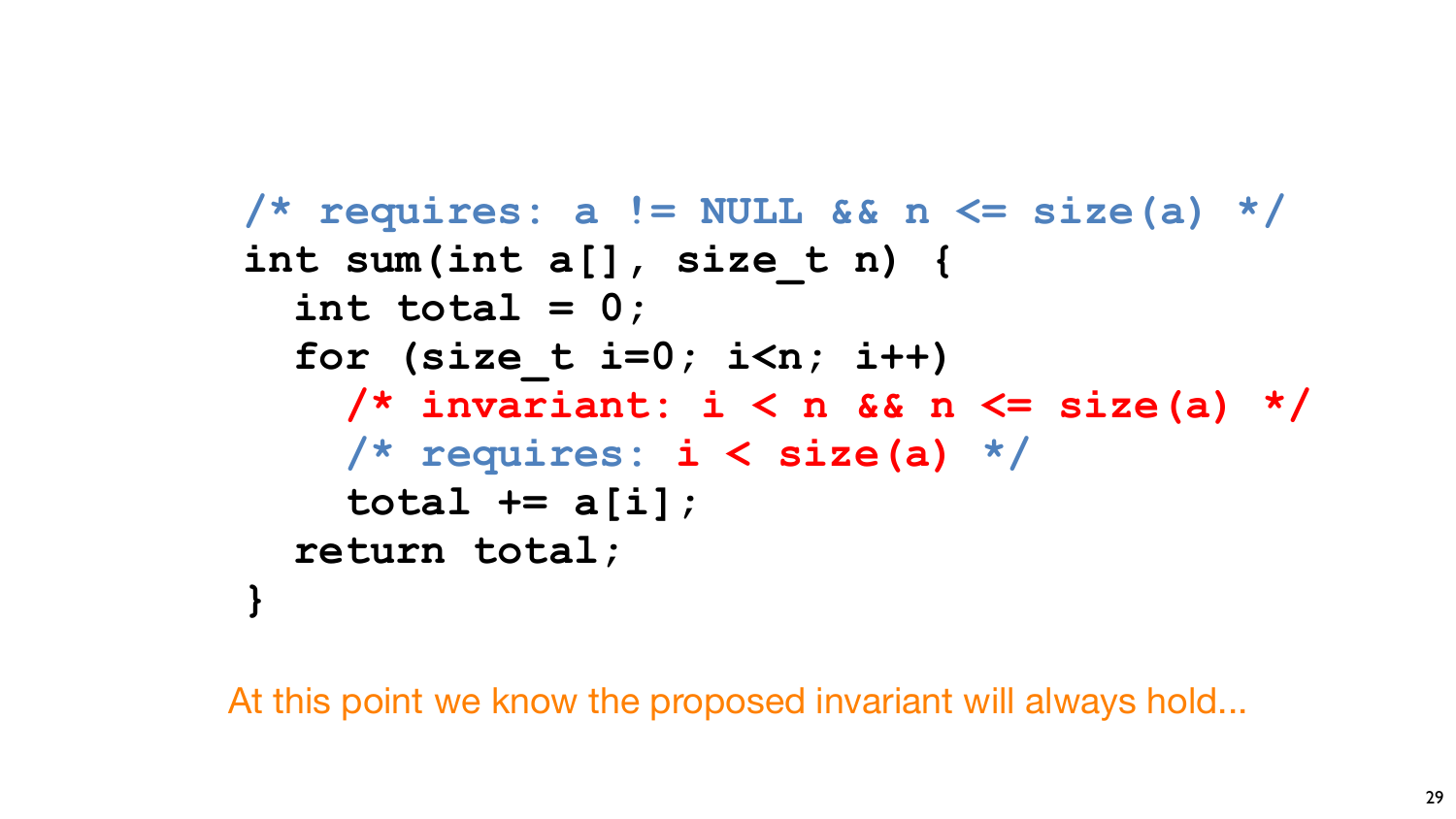

… and we're done!

**/\* requires: a != NULL && n <= size(a) \*/ int sum(int a[], size\_t n) { int total = 0; for (size\_t i=0; i<n; i++) /\* invariant: i < n && n <= size(a) \*/ /\* requires: i < size(a) \*/ total += a[i]; return total; }**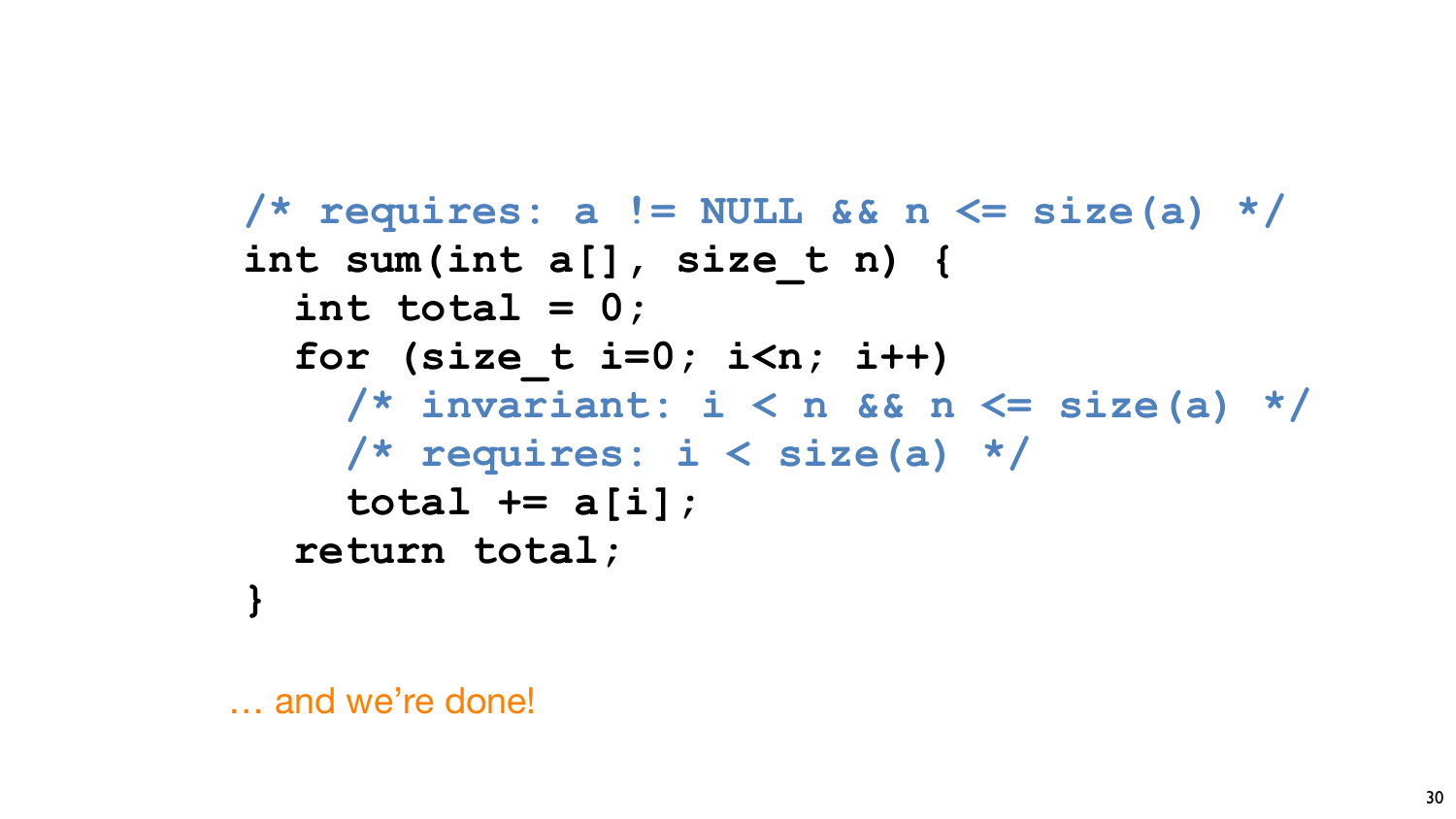

## **/\* requires: a != NULL && n <= size(a) \*/**

 **0 <= i && i < n && n <= size(a) \*/**

- **int sum(int a[], size\_t n) { int total = 0; for (size\_t i=0; i<n; i++) /\* invariant: a != NULL &&**
	- **total += a[i]; return total;**
- **} Base case**: first entrance into loop.

A more complicated loop might need us to use *induction*: **Induction**: show that *postcondition* of last statement of loop, plus loop test condition, implies invariant.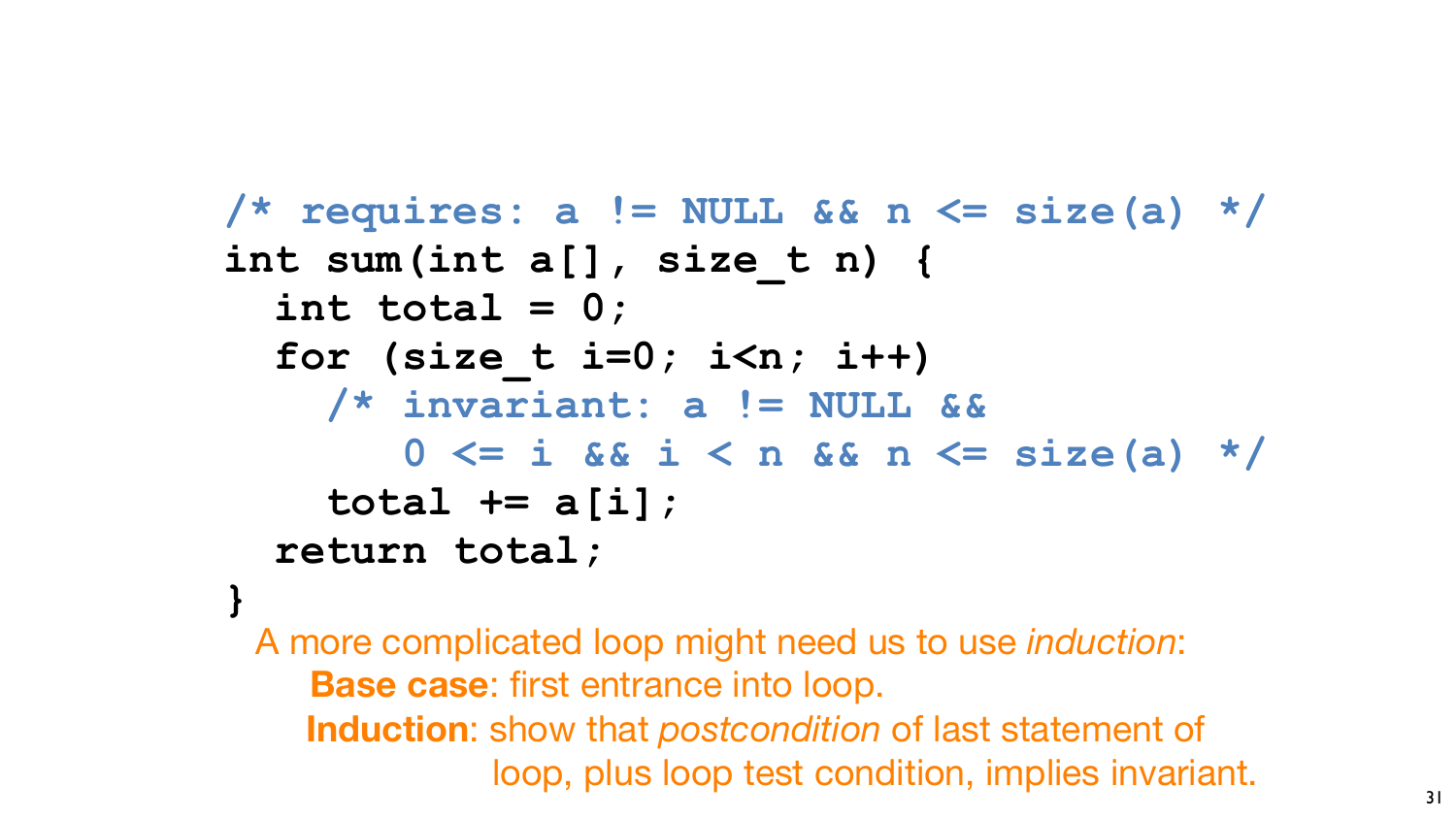

```
int sumderef(int *a[], size_t n) {
     for (size_t i=0; i<n; i++)
          total += *(a[i]);
```
 **int total = 0; return total;**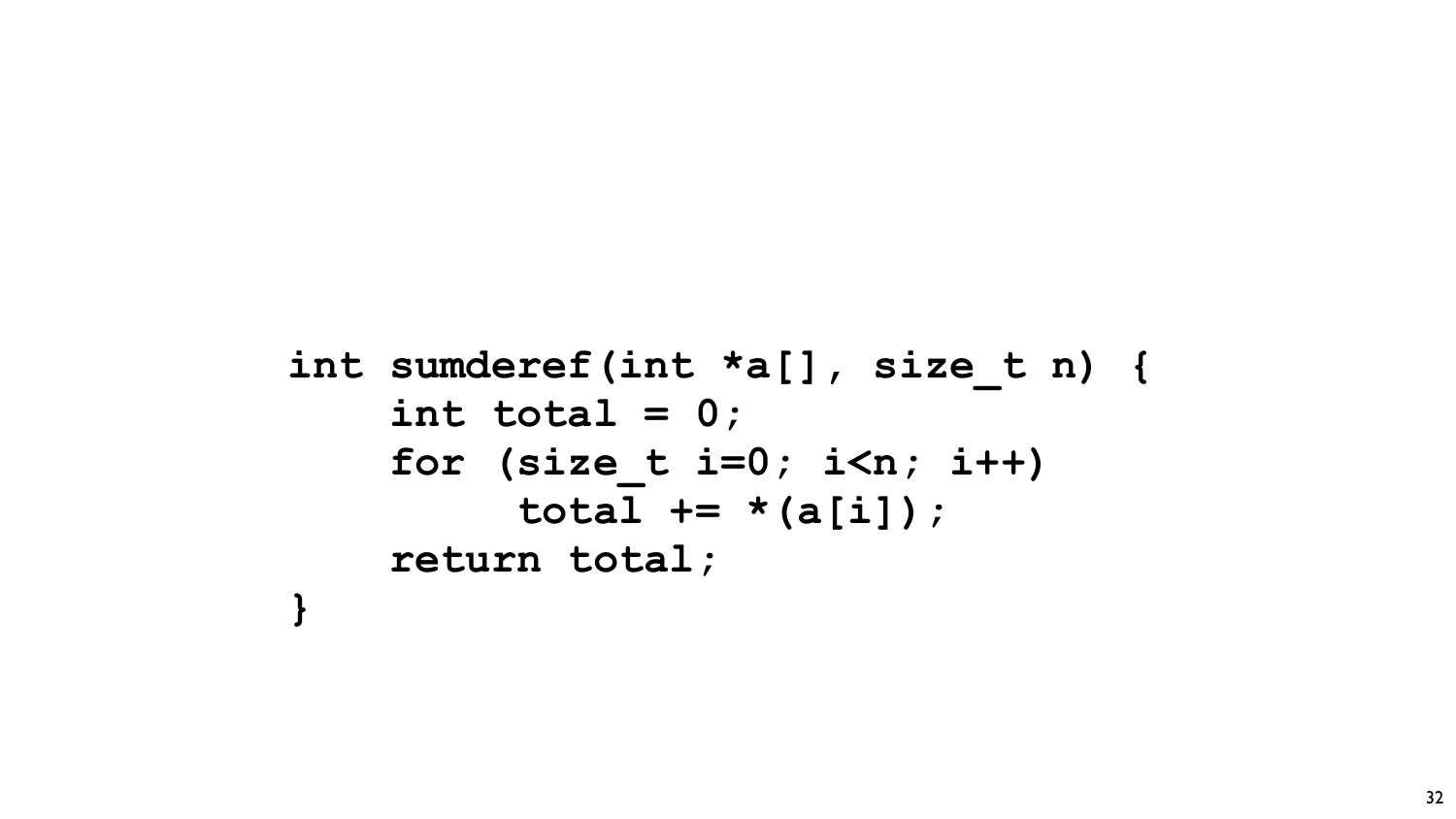

- **/\* requires: a != NULL && size(a) >= n && ??? \*/**
	-
- 

**int sumderef(int \*a[], size\_t n) { for (size\_t i=0; i<n; i++) total += \*(a[i]);**

- **int total = 0;**
- -
- **return total;**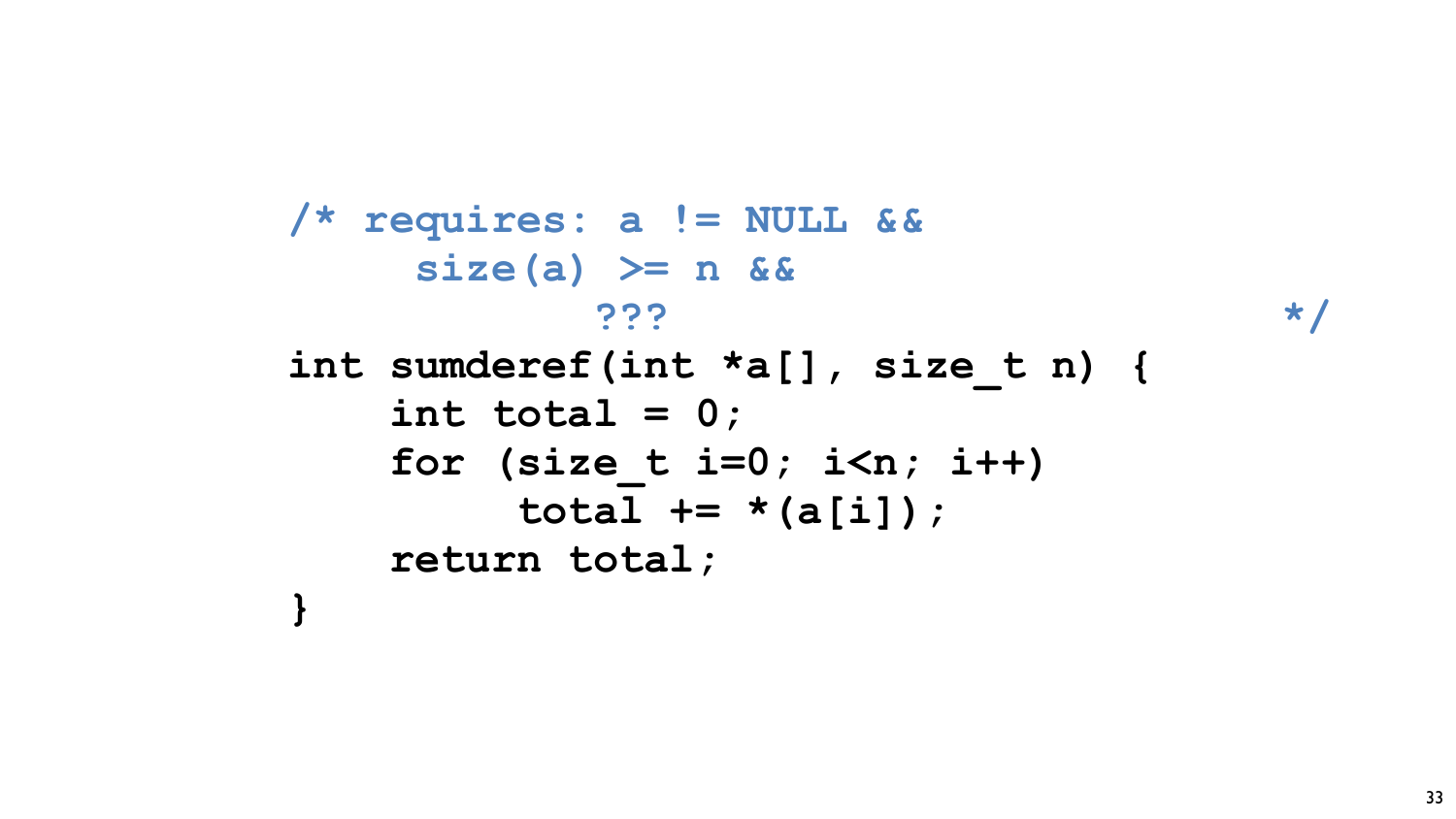

**/\* requires: a != NULL && size(a) >= n &&**

- **for all j in 0..n-1, a[j] != NULL \*/**
- **int sumderef(int \*a[], size\_t n) {**
	- **int total = 0;**
	- **for (size\_t i=0; i<n; i++)**
		- **total += \*(a[i]);**
	- **return total;**

**}**

### This may still be memory *safe* but it can still have undefined behavior!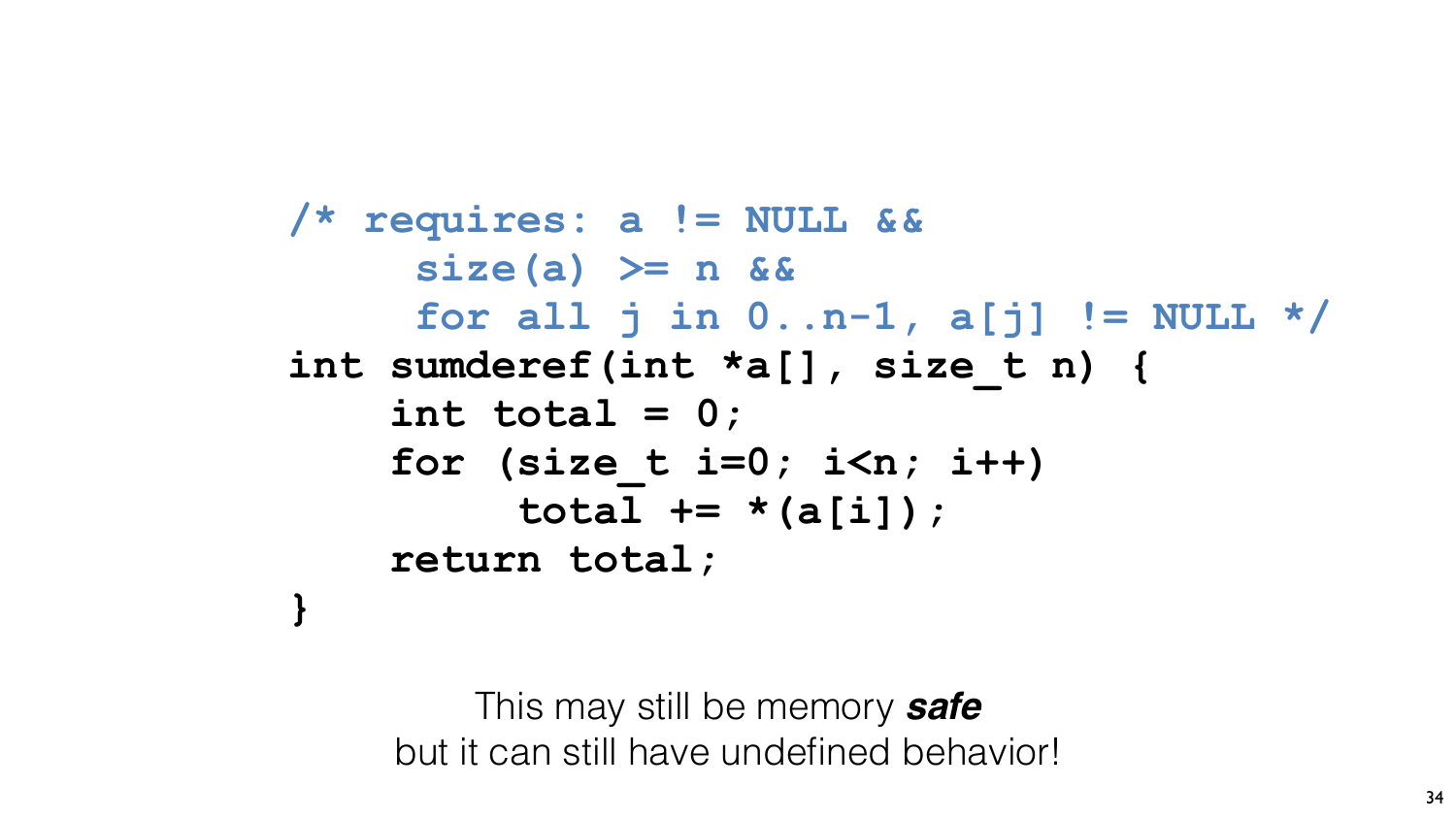

#### **char \*tbl[N]; /\* N > 0, has type int \*/**

**int hash(char \*s) { int h = 17; while (\*s) h = 257\*h + (\*s++) + 3; return h % N; }**

**bool search(char \*s) {**  $int i = hash(s)$ ;  **return tbl[i] && (strcmp(tbl[i], s)==0);**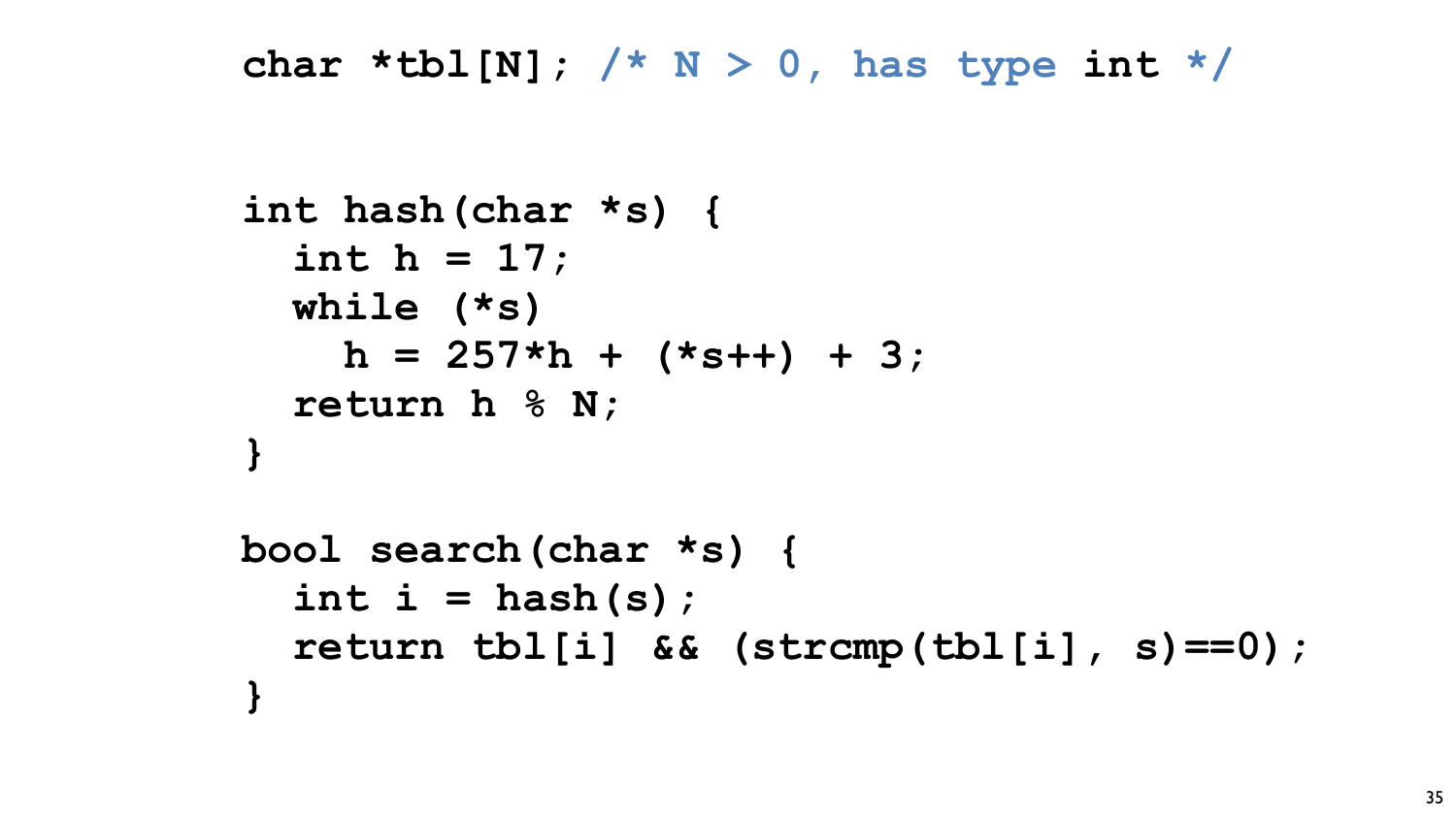

**/\* ensures: ??? \*/ int hash(char \*s) { int h = 17; while (\*s) h = 257\*h + (\*s++) + 3; return h % N; }**

What is the correct poster **1** interesting the set of the set of the set of the set of  $\mathbb{R}$  **return tbl[i] && (strcmp(tbl[i], s)==0); }** What is the correct *postcondition* for hash()? (a)  $0 \leq$  retval  $\leq$  N, (b)  $0 \leq$  retval, (c) retval < N, (d) none of the above. Discuss with a partner.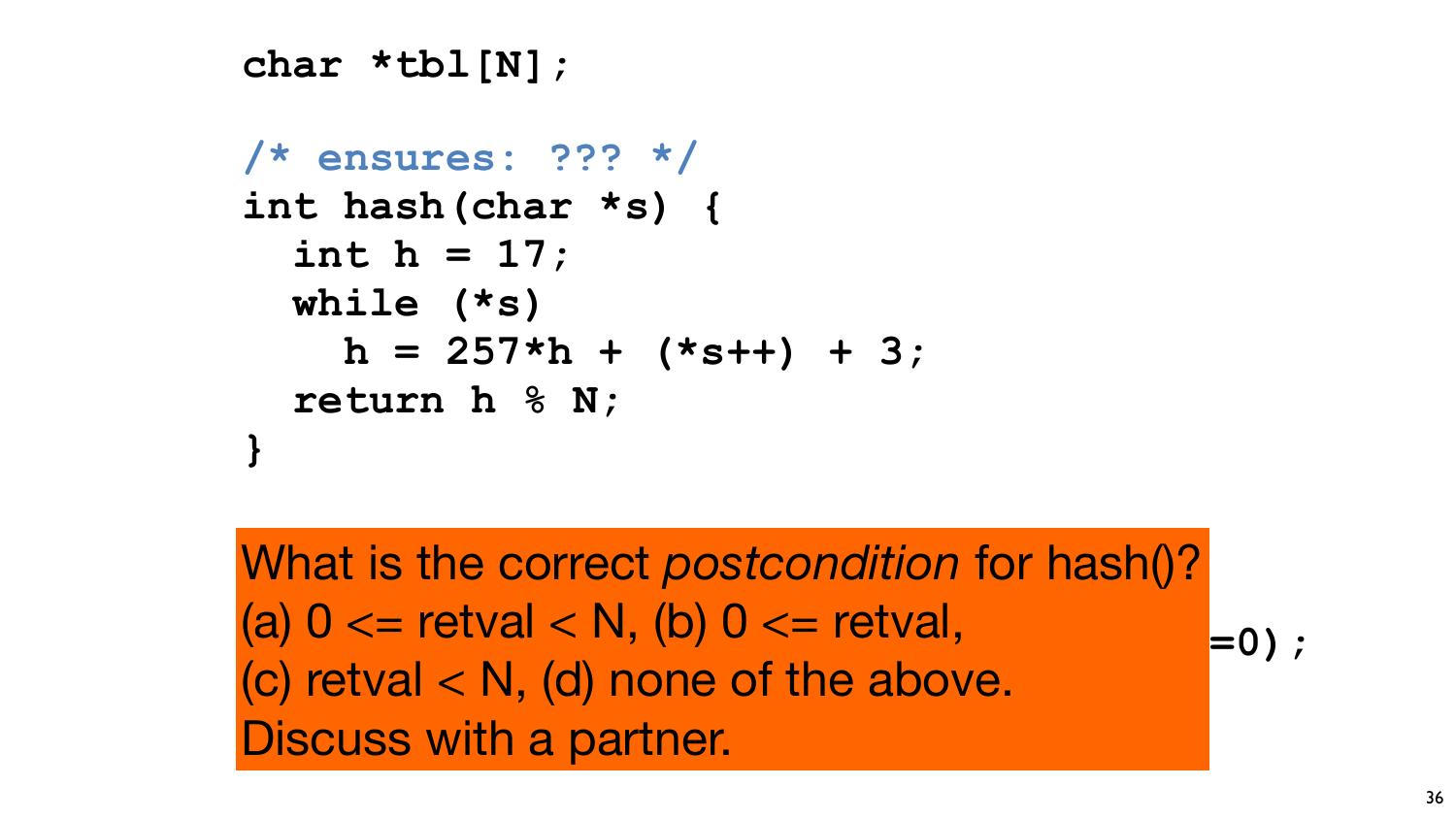

**/\* ensures: ??? \*/ int hash(char \*s) { int h = 17; while (\*s) h = 257\*h + (\*s++) + 3; return h % N; }**

What is the correct poster **1. intervention of the intervention of the intervention of the intervention of the intervention of the intervention of the intervention of the intervention of the intervention of the intervention of the intervention of (a)**  $V \leftarrow \text{I} \cup \text{I} \cup \text{a} \setminus \text{I} \cup \text{I} \cup \text{I} \cup \text{I} \cup \text{I} \cup \text{I} \cup \text{I} \cup \text{I} \cup \text{I} \cup \text{I} \cup \text{I} \cup \text{I} \cup \text{I} \cup \text{I} \cup \text{I} \cup \text{I} \cup \text{I} \cup \text{I} \cup \text{I} \cup \text{I} \cup \text{I} \cup \text{I} \cup \text{I} \cup \text{I} \cup \text{I} \cup \text{I} \cup \text{I} \cup$ **}** What is the correct *postcondition* for hash()? (a)  $0 \leq$  retval  $\leq$  N, (b)  $0 \leq$  retval, (c) retval < N, (d) none of the above. Discuss with a partner.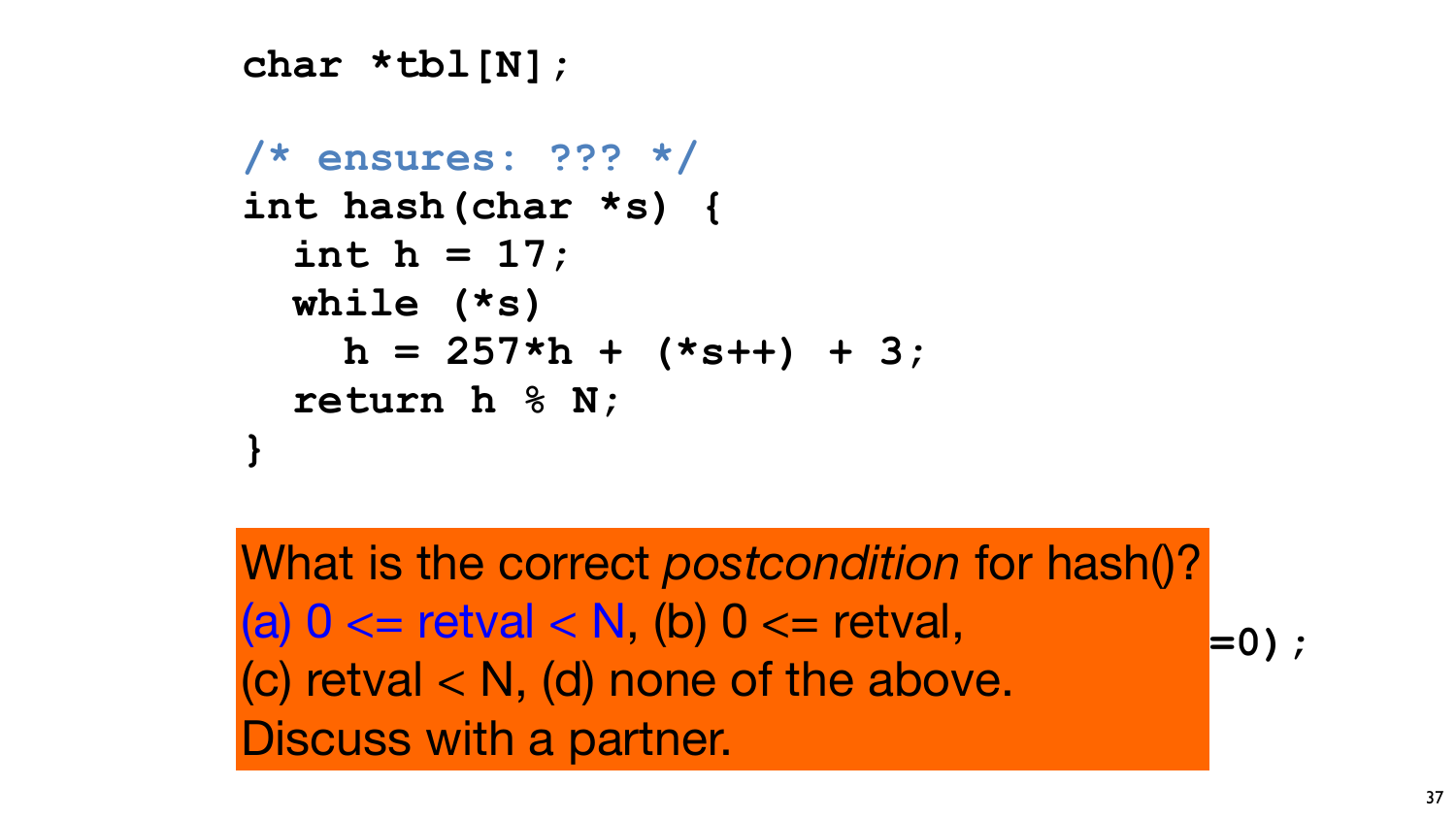**/\* ensures: ??? \*/ int hash(char \*s) { int h = 17; while (\*s) h = 257\*h + (\*s++) + 3; return h % N; }**

What is the correct poster **1** interesting the set of the set of the set of  $\mathbb{R}$  **return tbl[i] && (strcmp(tbl[i], s)==0); }** What is the correct *postcondition* for hash()? (a)  $0 \leq$  retval  $\leq N$ , (b)  $0 \leq$  retval, (c) retval < N, (d) none of the above. Discuss with a partner.



![](_page_34_Picture_5.jpeg)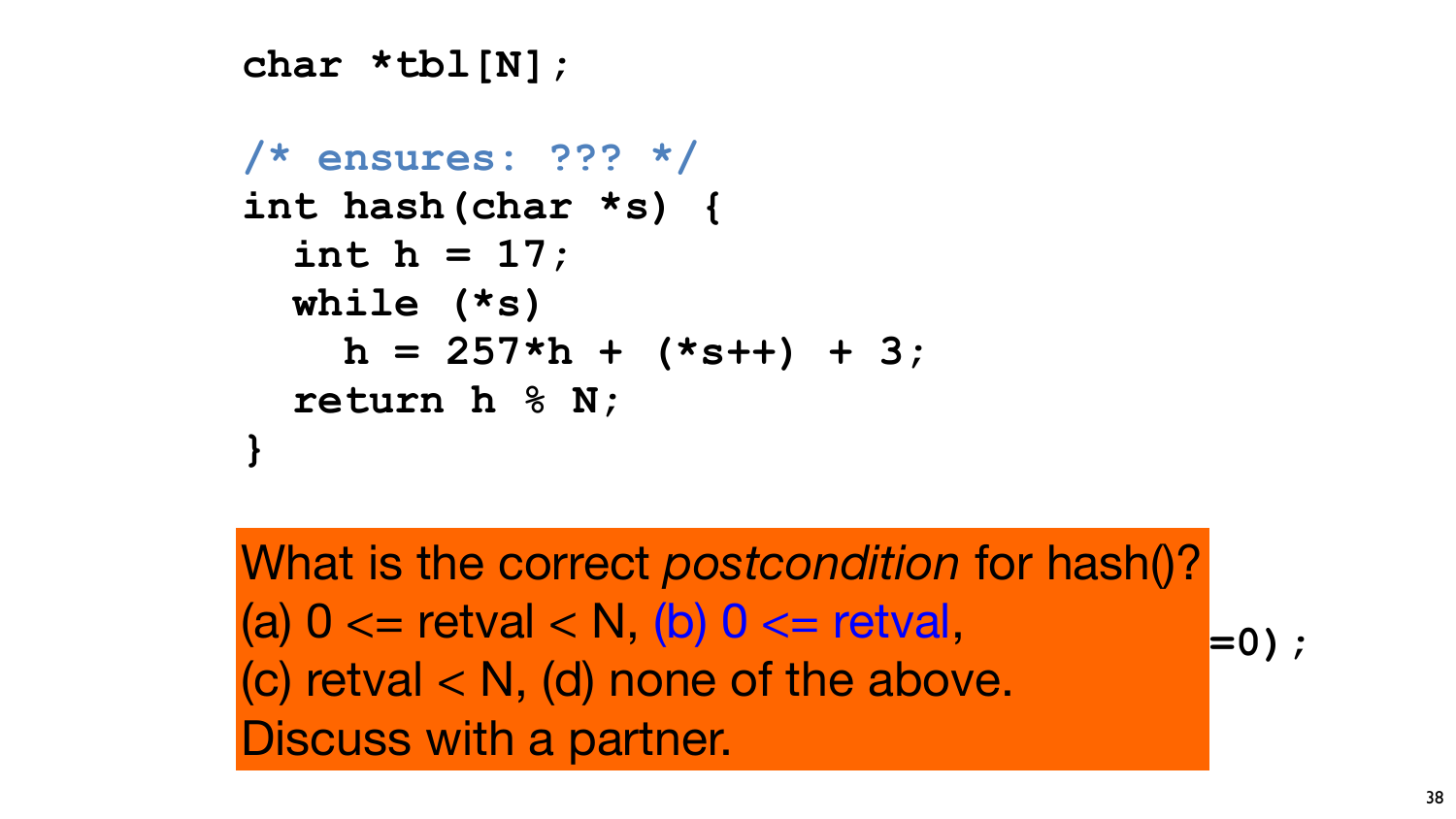**/\* ensures: ??? \*/ int hash(char \*s) { int h = 17; while (\*s) h = 257\*h + (\*s++) + 3; return h % N; }**

What is the correct poster **1** interesting the set of the set of the set of the set of  $\mathbb{R}$ **(a)**  $V \leftarrow \text{ICV}$ al  $\left\{ V, W \right\}$   $V' \leftarrow \text{ICV}$ al,  $\left\{ =0 \right\}$ ; **}** What is the correct *postcondition* for hash()? (a)  $0 \leq$  retval  $\leq$  N, (b)  $0 \leq$  retval, (c) retval  $< N$ , (d) none of the above. Discuss with a partner.

![](_page_35_Picture_5.jpeg)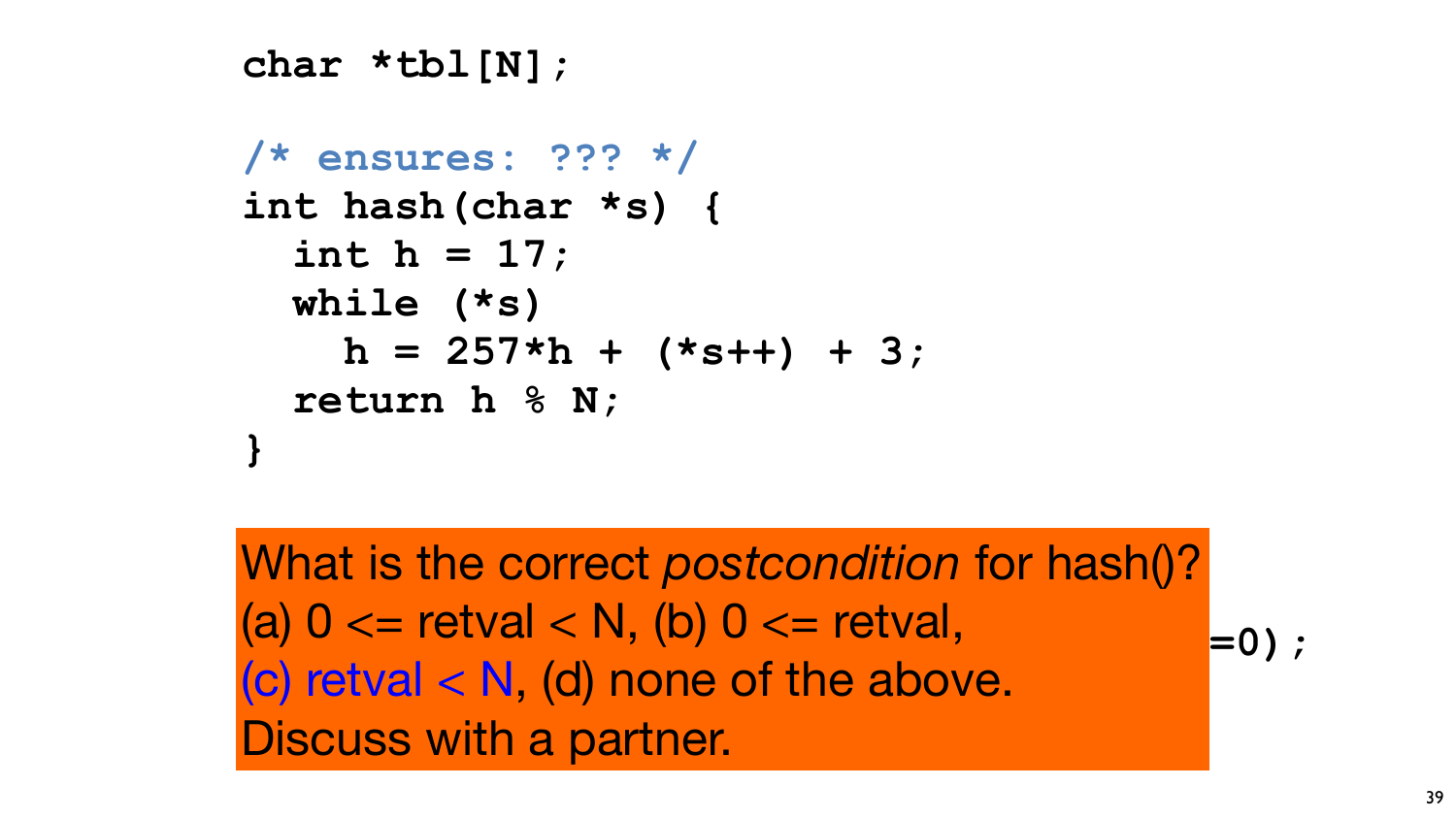**/\* ensures: ??? \*/ int hash(char \*s) { int h = 17; while (\*s) h = 257\*h + (\*s++) + 3; return h % N; }**

What is the correct poster **1** interesting the set of the set of the set of the set of  $\mathbb{R}$  **return tbl[i] && (strcmp(tbl[i], s)==0); }** What is the correct *postcondition* for hash()? (a)  $0 \leq$  retval  $\leq$  N, (b)  $0 \leq$  retval, (c) retval < N, (d) none of the above. Discuss with a partner.

![](_page_36_Picture_3.jpeg)

![](_page_36_Picture_5.jpeg)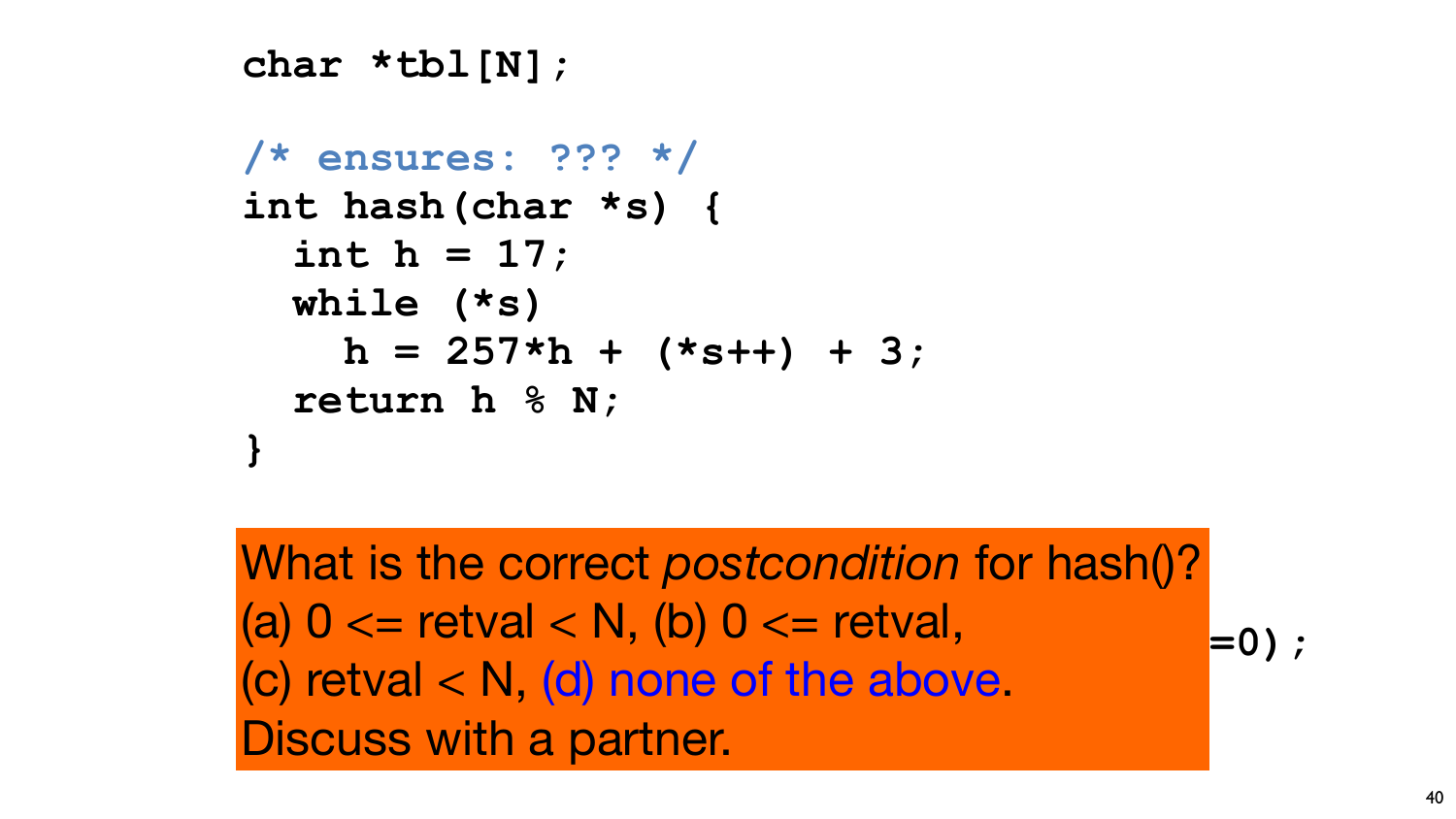41

## **/\* ensures: 0 <= retval && retval < N \*/**   $int h = 17$ ;  $\frac{1}{x} 0 \le h \le \frac{1}{x}$

### **char \*tbl[N];**

**int hash(char \*s) { while (\*s)**   $h = 257*h + (*s++) + 3;$  **return h % N; }**

**bool search(char \*s) { int i = hash(s);**

 **return tbl[i] && (strcmp(tbl[i], s)==0);**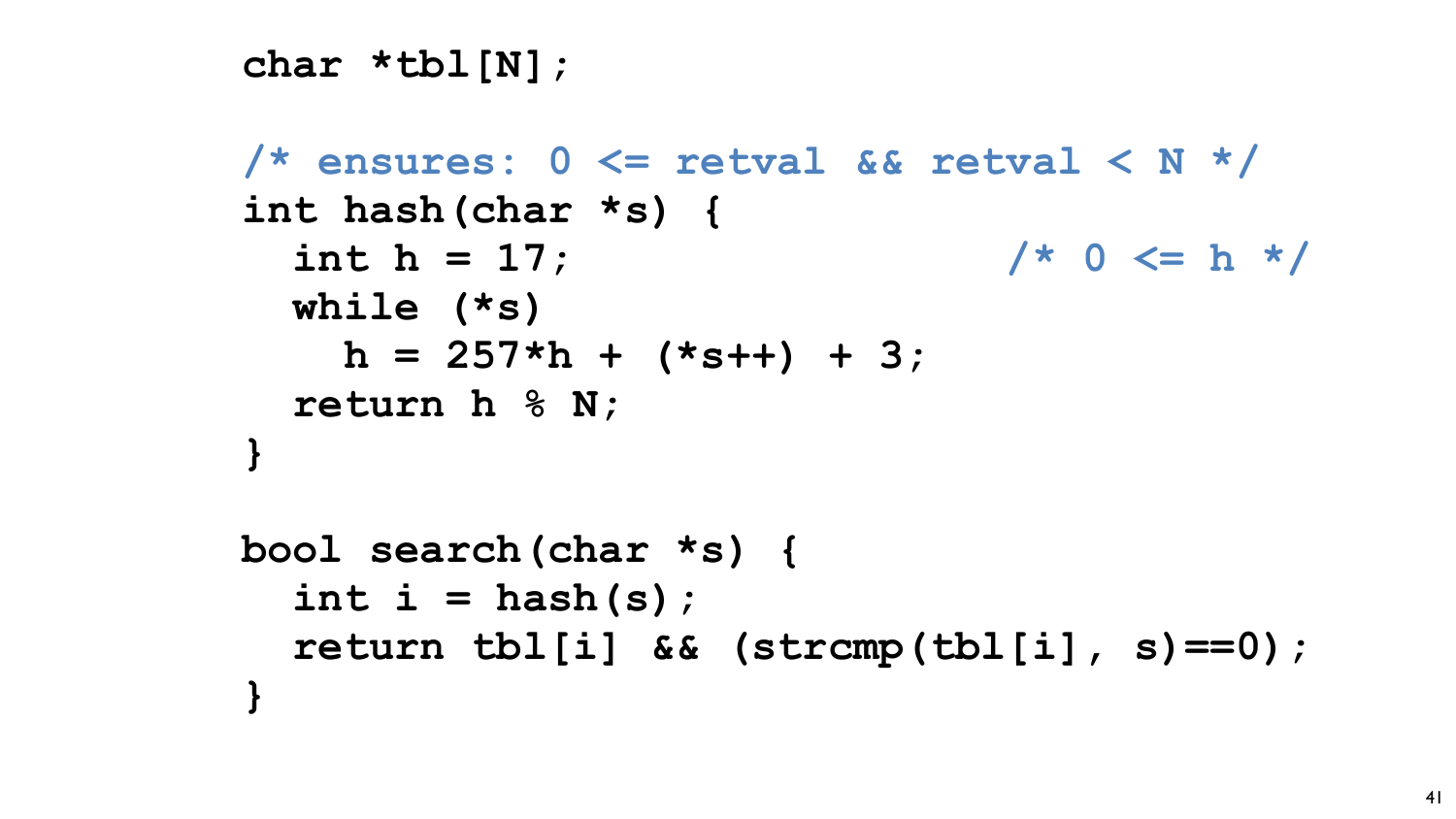![](_page_38_Picture_6.jpeg)

## **/\* ensures: 0 <= retval && retval < N \*/**  int  $h = 17$ ;  $\frac{1}{x} \cdot 0 \leq h \cdot \frac{1}{x}$  **while (\*s) /\* 0 <= h \*/**

**bool search(char \*s) {**  $int i = hash(s)$ ;

**int hash(char \*s) {**  $h = 257*h + (*s++) + 3;$  **return h % N; }**

- 
- **return tbl[i] && (strcmp(tbl[i], s)==0);**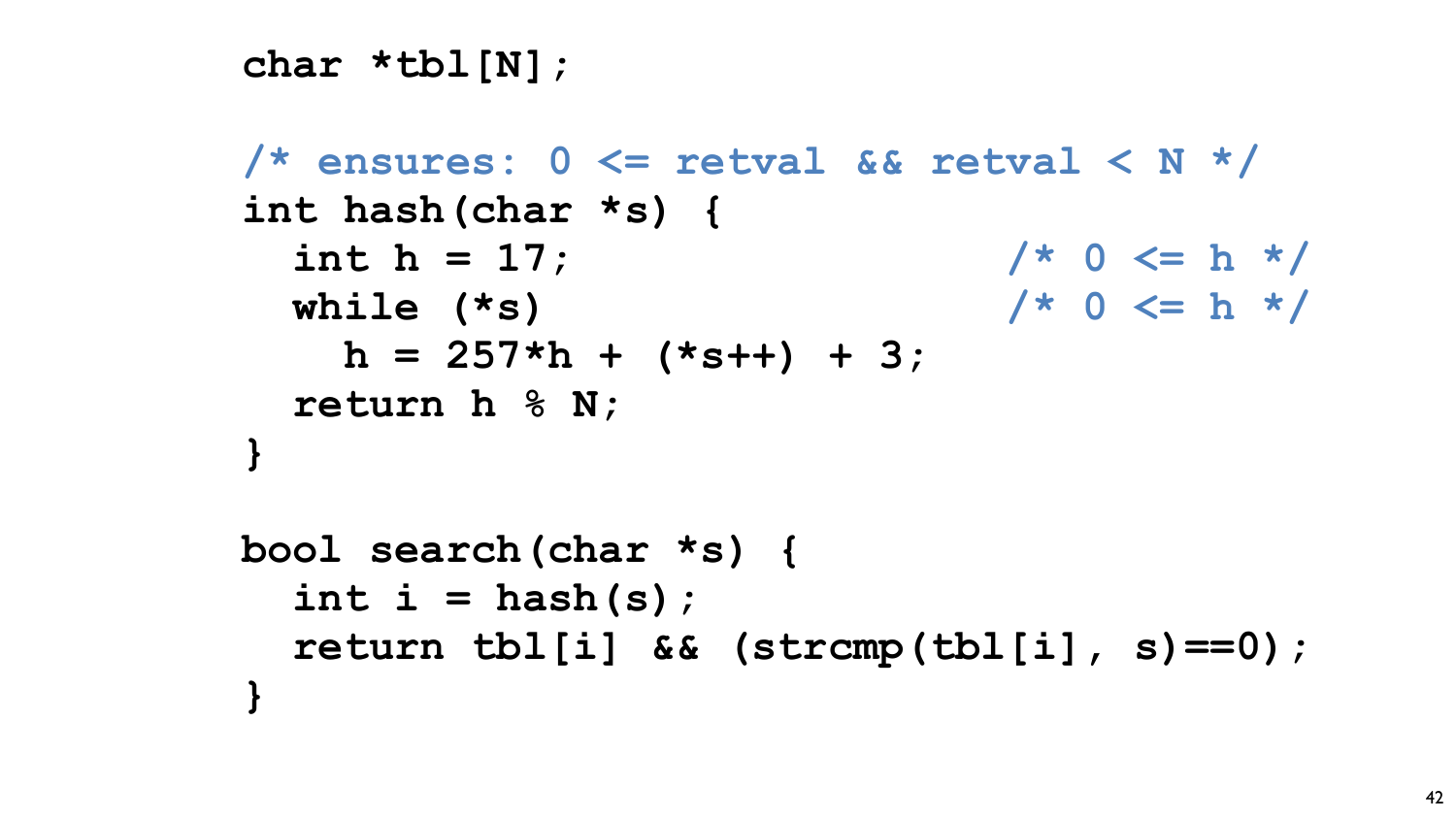![](_page_39_Picture_6.jpeg)

### **/\* ensures: 0 <= retval && retval < N \*/**   $int h = 17;$  /\* 0 <= h \*/  **while (\*s) /\* 0 <= h \*/**  $h = 257*h + (*s++) + 3;$  /\* 0 <= h \*/

### **char \*tbl[N];**

**bool search(char \*s) {**  $int i = hash(s)$ ;

**int hash(char \*s) { return h % N; }**

 **return tbl[i] && (strcmp(tbl[i], s)==0);**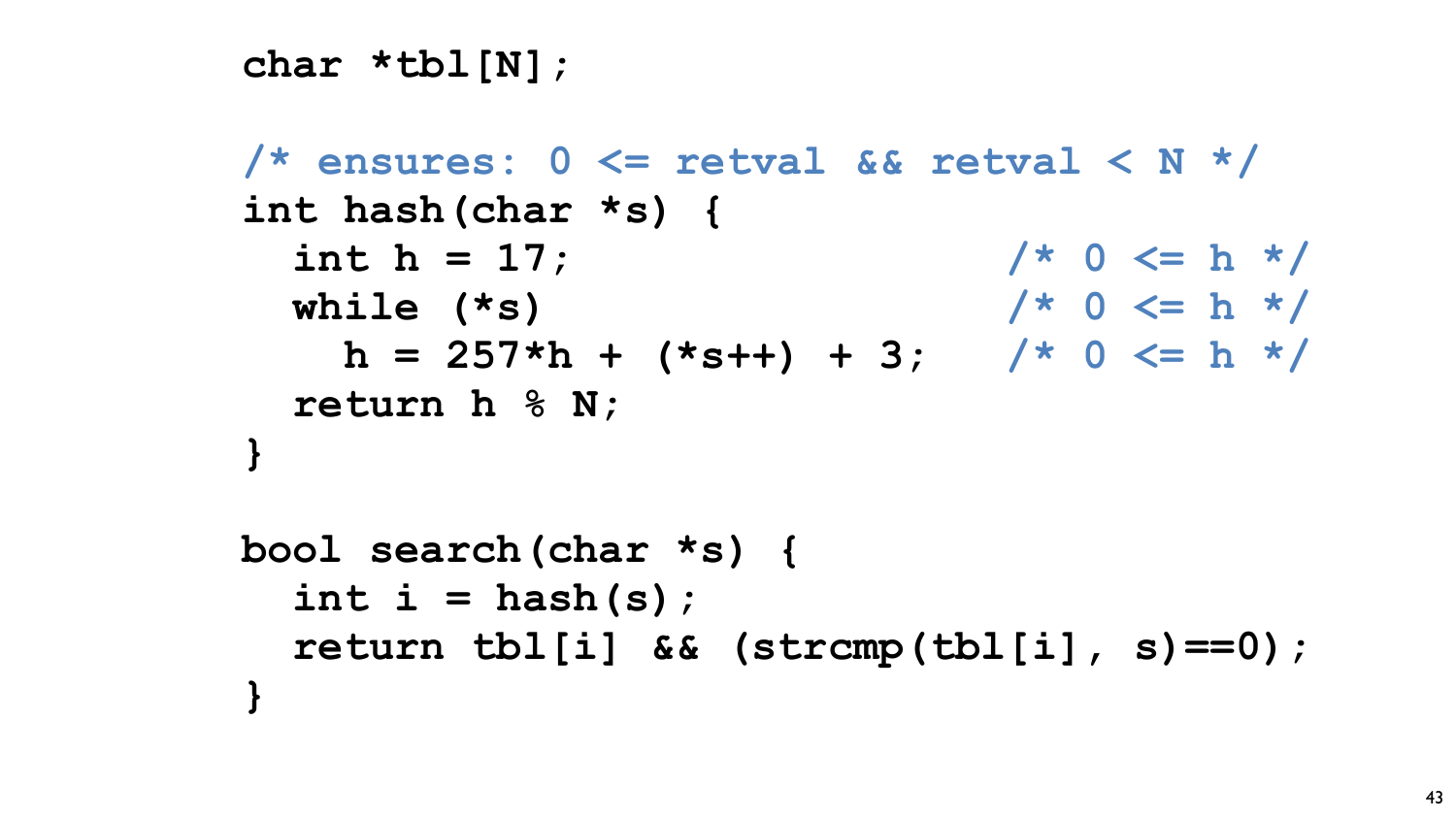![](_page_40_Picture_7.jpeg)

**bool search(char \*s) {**  $int i = hash(s)$ ;

**/\* ensures: 0 <= retval && retval < N \*/ int hash(char \*s) {**  $int h = 17;$  /\* 0 <= h \*/  **while (\*s) /\* 0 <= h \*/**  $h = 257*h + (*s++) + 3;$  /\* 0 <= h \*/  **return h % N; /\* 0 <= retval < N \*/ }**

- 
- 
- **return tbl[i] && (strcmp(tbl[i], s)==0);**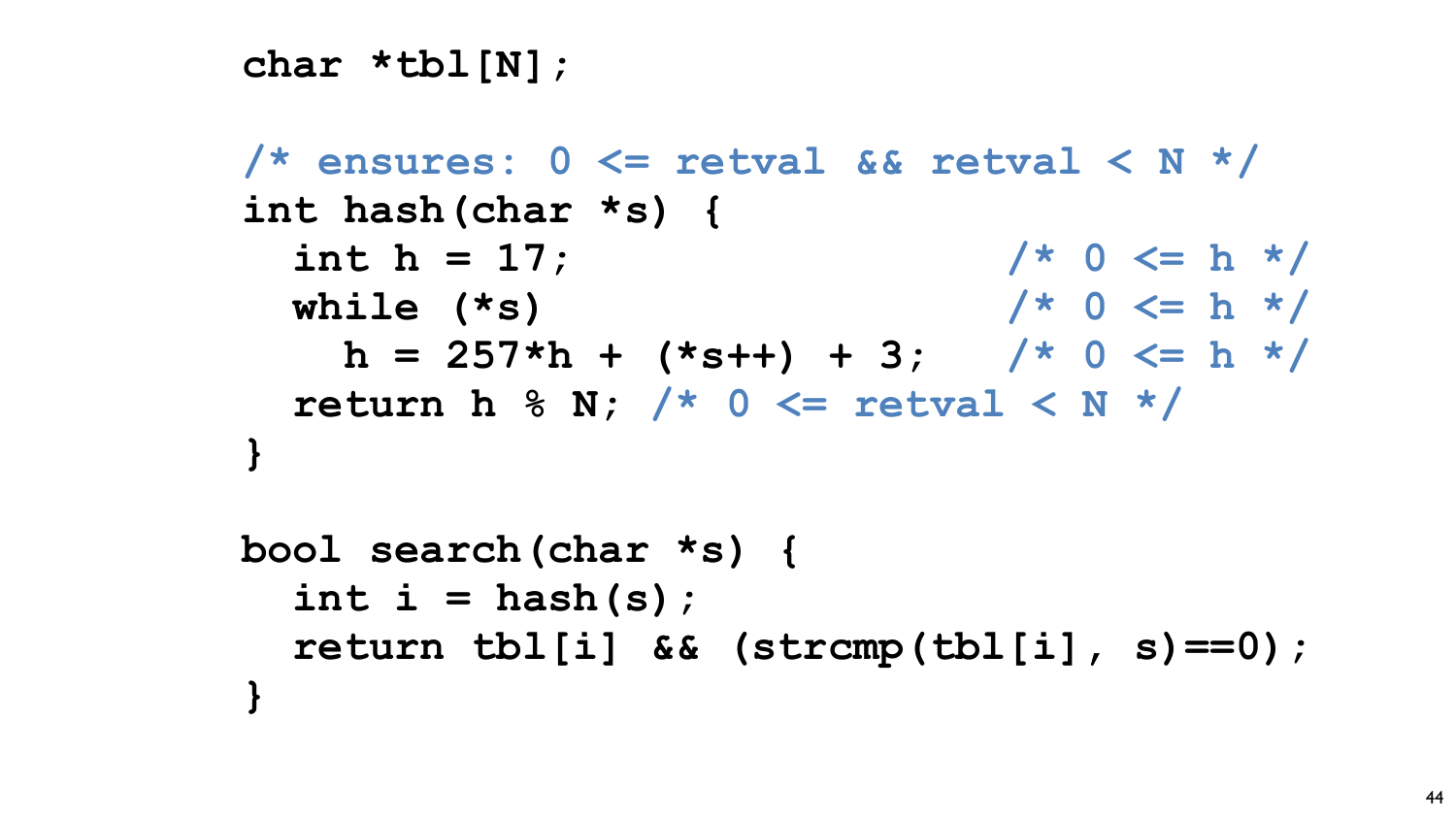# **char \*tbl[N]; int hash(char \*s) { }**

![](_page_41_Picture_2.jpeg)

**bool search(char \*s) {**  $int i = hash(s)$ ;  **return tbl[i] && (strcmp(tbl[i], s)==0); }**

![](_page_41_Picture_3.jpeg)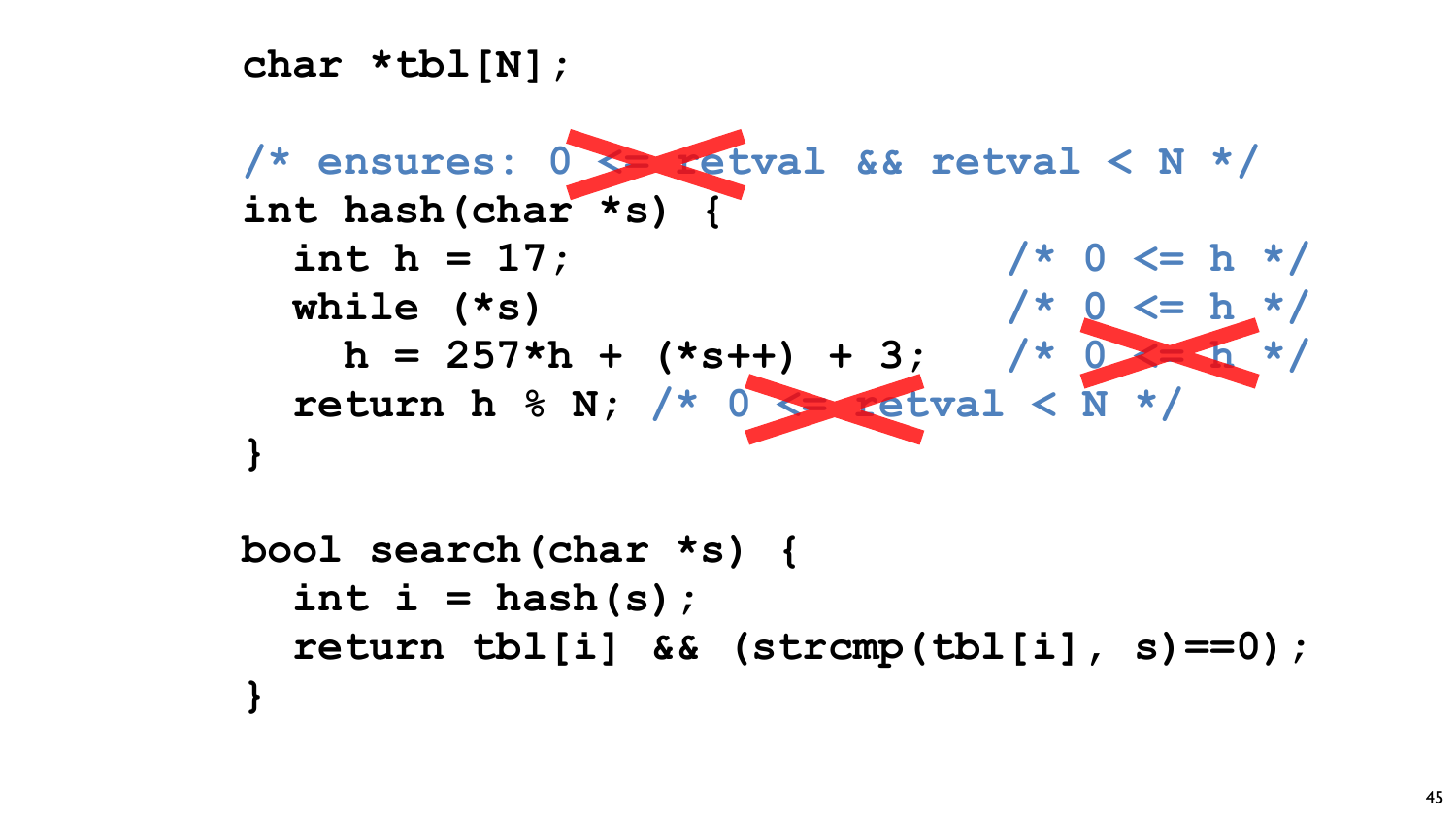- **/\* ensures: 0 <= retval && retval < N \*/ unsigned int hash(char \*s) { unsigned int h = 17; /\* 0 <= h \*/ while (\*s) /\* 0 <= h \*/**  $h = 257*h + (*s++) + 3;$  /\* 0 <= h \*/  **return h % N; /\* 0 <= retval < N \*/ }**
- **bool search(char \*s) {**
	- **unsigned int i = hash(s);**
		- **return tbl[i] && (strcmp(tbl[i], s)==0);**

![](_page_42_Picture_6.jpeg)